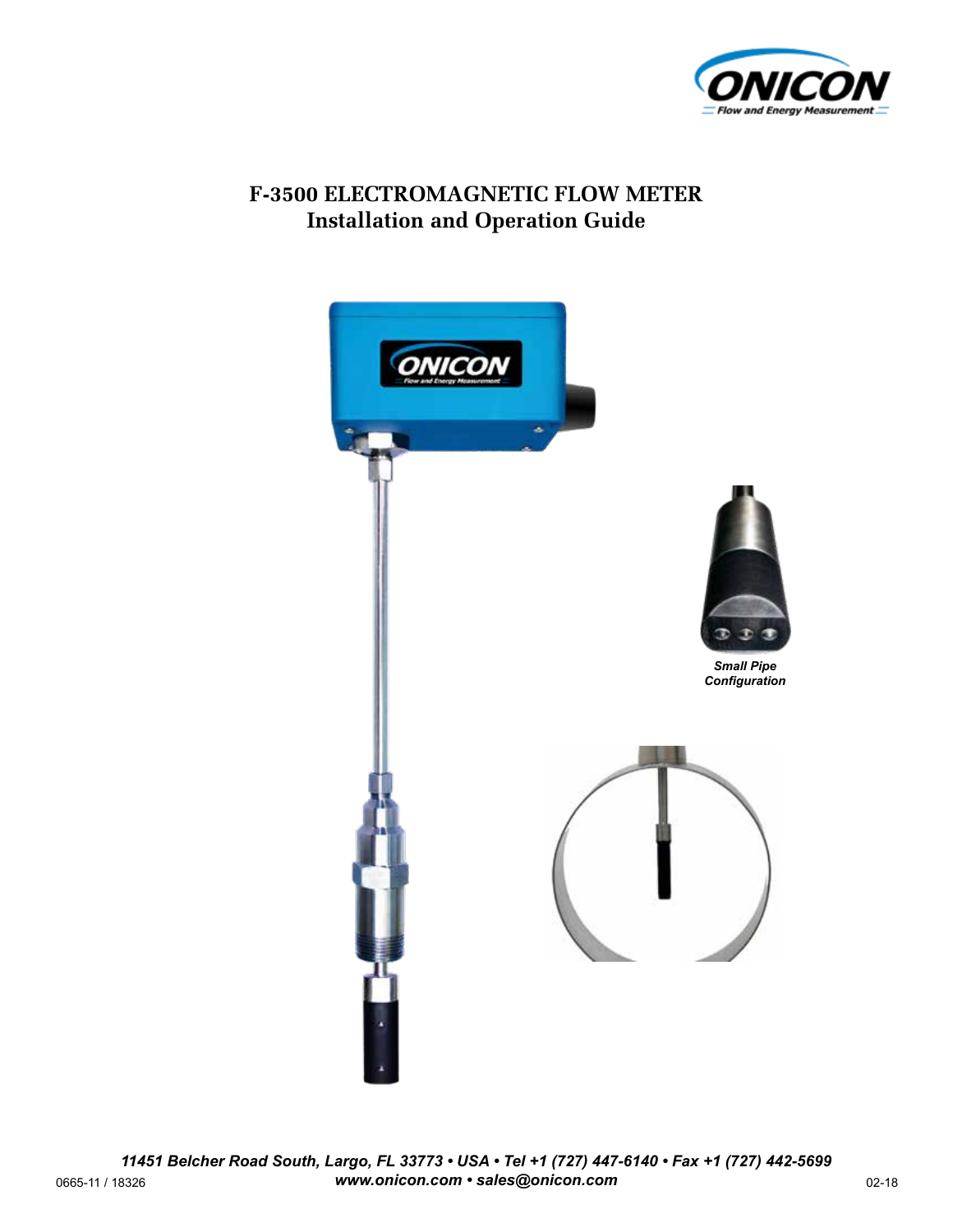# SAFETY INFORMATION

This meter was calibrated at the factory before shipment. To ensure correct use of the meter, please read this manual thoroughly.

Regarding this Manual:

- This manual should be passed on to the end user.
- Before use, read this manual thoroughly to comprehend its contents.
- The contents of this manual may be changed without prior notice.
- All rights reserved. No part of this manual may be reproduced in any form without ONICON's written permission.
- ONICON makes no warranty of any kind with regard to this material, including, but not limited to, implied warranties of merchantability and suitability for a particular purpose.
- All reasonable effort has been made to ensure the accuracy of the contents of this manual. However, if any errors are found, please inform ONICON.
- ONICON assumes no responsibilities for this product except as stated in the warranty.
- If the customer or any third party is harmed by the use of this product, ONICON assumes no responsibility for any such harm owing to any defects in the product which were not predictable, or for any indirect damages.

Safety Precautions:

The following general safety precautions must be observed during all phases of installation, operation, service, and repair of this product. Failure to comply with these precautions or with specific WARNINGS given elsewhere in this manual violates safety standards of design, manufacture, and intended use of the product. ONICON Incorporated assumes no liability for the customer's failure to comply with these requirements. If this product is used in a manner not specified in this manual, the protection provided by this product may be impaired.

The following symbols are used in this manual:

|     | <b>WARNING</b><br>Messages identified as "Warning" contain information regarding the personal safety of individuals involved in the installation, operation or service of this product. |
|-----|-----------------------------------------------------------------------------------------------------------------------------------------------------------------------------------------|
|     | <b>CAUTION</b><br>Messages identified as "Caution" contain information regarding potential damage to the<br>product or other ancillary products.                                        |
| (1) | <b>IMPORTANT NOTE</b><br>Messages identified as "Important Note" contain information critical to the proper operation of<br>the product.                                                |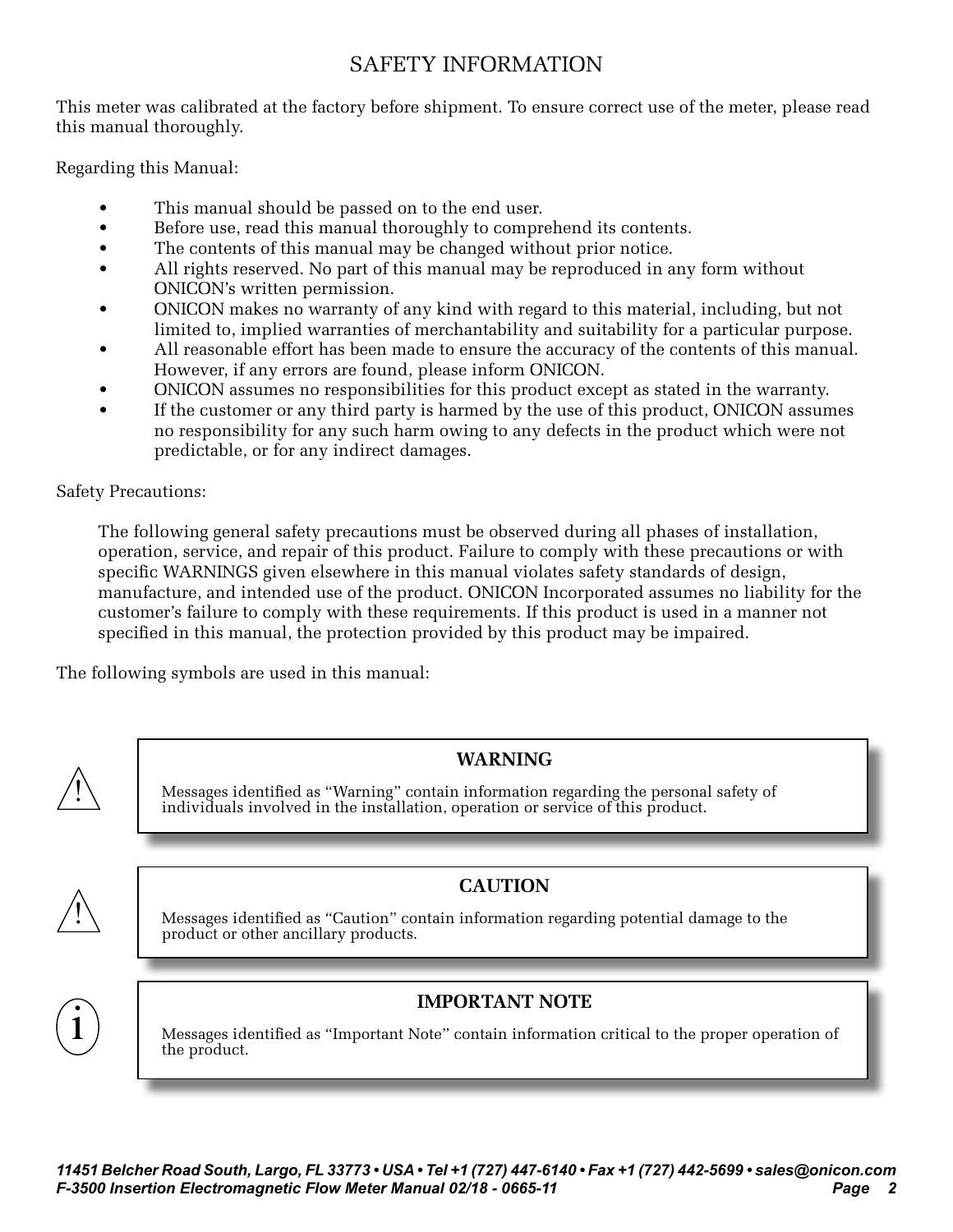# **TABLE OF CONTENTS**

| 1.0 |     |                                                          |  |  |  |
|-----|-----|----------------------------------------------------------|--|--|--|
|     | 1.1 |                                                          |  |  |  |
|     | 1.2 | TYPICAL INSERTION ELECTROMAGNETIC FLOW METER 5           |  |  |  |
|     | 1.3 |                                                          |  |  |  |
|     | 1.4 |                                                          |  |  |  |
|     | 1.5 |                                                          |  |  |  |
|     |     |                                                          |  |  |  |
| 2.0 |     | <b>UNPACKING</b>                                         |  |  |  |
|     | 2.1 | CHECKING THAT YOU HAVE RECEIVED EVERYTHING  8            |  |  |  |
| 3.0 |     |                                                          |  |  |  |
|     | 3.1 |                                                          |  |  |  |
|     | 3.2 |                                                          |  |  |  |
|     |     |                                                          |  |  |  |
|     |     | 3.2.2 ONICON Standard Installation Hardware Kit  12      |  |  |  |
|     |     | 3.2.3 ONICON Hot Tap Installation Hardware Kit  12       |  |  |  |
|     |     | 3.2.4 Customer Supplied Installation Hardware 13         |  |  |  |
|     |     |                                                          |  |  |  |
|     |     |                                                          |  |  |  |
|     |     |                                                          |  |  |  |
|     | 3.3 |                                                          |  |  |  |
|     |     | 3.3.1 Inserting Standard Configuration Flow Meters  17   |  |  |  |
|     |     | 3.3.2 Inserting Small Pipe Configuration Flow Meters  19 |  |  |  |
|     | 3.4 |                                                          |  |  |  |
|     | 3.5 |                                                          |  |  |  |
|     |     |                                                          |  |  |  |
|     |     |                                                          |  |  |  |
| 4.0 |     | START-UP & COMMISSIONING FOR ONICON INSERTION            |  |  |  |
|     |     |                                                          |  |  |  |
|     | 4.1 | HELPFUL HINTS FOR START-UP AND COMMISSIONING24           |  |  |  |
|     | 4.2 |                                                          |  |  |  |
|     | 4.3 | START-UP AND COMMISSIONING WORKSHEET 26                  |  |  |  |
|     | 4.4 |                                                          |  |  |  |
|     |     | 4.4.1 Earth Connections & Electrical Noise Reduction 27  |  |  |  |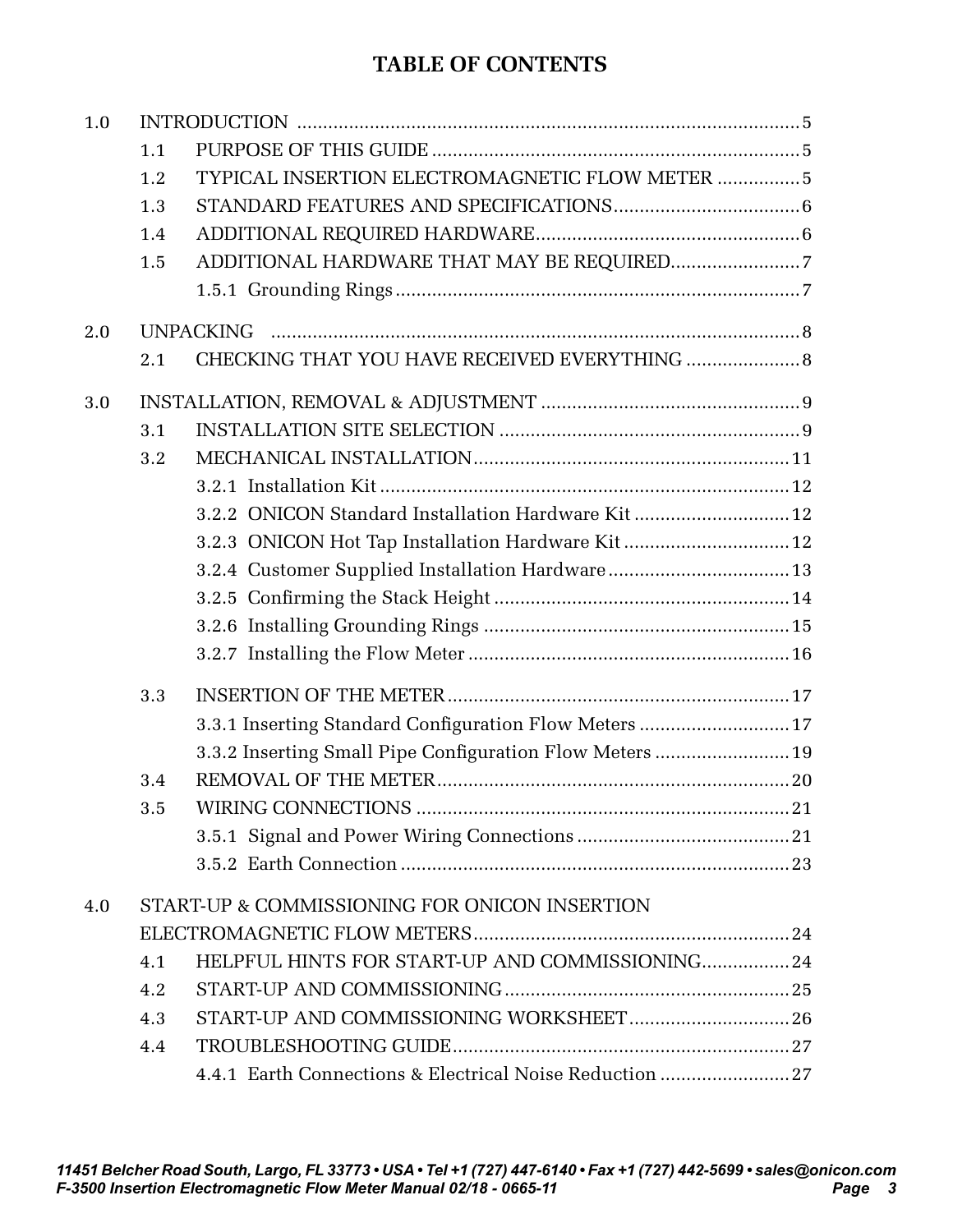*11451 Belcher Road South, Largo, FL 33773 • USA • Tel +1 (727) 447-6140 • Fax +1 (727) 442-5699 • sales@onicon.com F-3500 Insertion Electromagnetic Flow Meter Manual 02/18 - 0665-11 Page 4*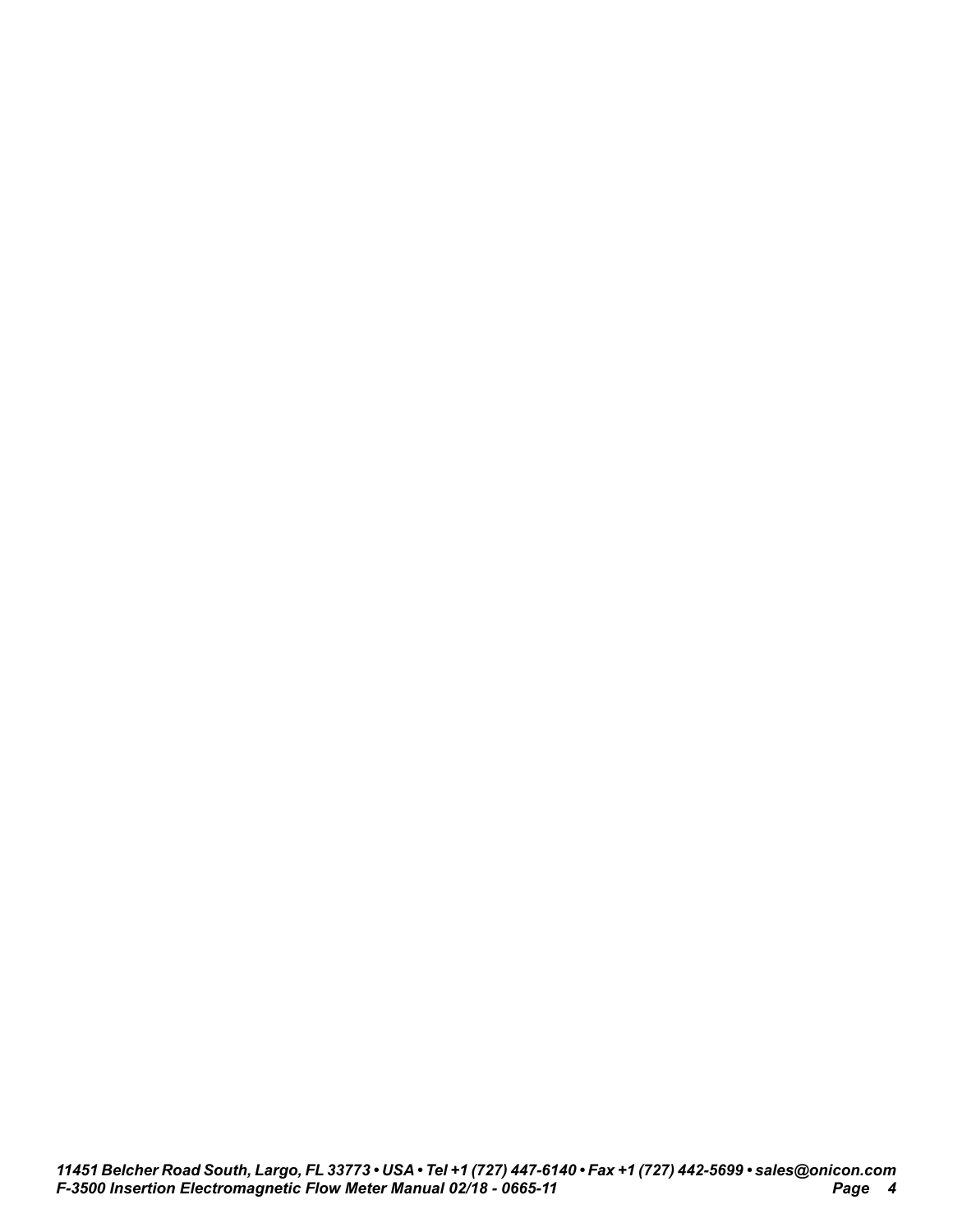# **SECTION 1.0: INTRODUCTION**

We, at ONICON Incorporated, would like to thank you for purchasing our quality American made F-3500 Electromagnetic Flow Meter. As our valued customer, our commitment to you is to provide fast reliable service, while continuing to offer you quality products to meet your growing flow measurement needs.

#### **1.1 PURPOSE OF THIS GUIDE**

!<br>!

We have written this guide to provide the persons responsible for the installation, operation and maintenance of your flow meter with the most specific equipment information they will need. This is NOT an electrical or plumbing trade manual.



Please do not permit persons to install, operate or maintain this equipment unless they have a complete knowledge of their trade skills and are competent to work on high pressure hot and cold water and steam systems, according to their individual trades. Death or permanent injury may result from accidents with these systems.

This guide is the basic reference tool for all ONICON F-3500 Electromagnetic Flow Meters. If you have not purchased all of the options, there will be references in this manual which are not applicable to your meter(s).

#### **1.2 TYPICAL INSERTION ELECTROMAGNETIC FLOW METER**

Faraday's Law of electromagnetic induction states that a voltage will be induced in a conductor when it passes through a magnetic field, and the induced voltage will be directly proportional to the velocity of the conductor.

ONICON F-3500 Electromagnetic Flow Meters generate pulsating magnetic fields that are used to induce a voltage into the conductive fluid flowing through the pipe. Electrodes located on the flow meter sensor head measure the induced voltage. Circuitry within the flow meter electronics enclosure then converts the voltage to digital and analog signals that convey flow rate and total data via connecting the cable to any of ONICON's display devices, Btu meters and/or to a data acquisition system.



11451 Belcher Road South, Largo, FL 33773 • USA • Tel +1 (727) 447-6140 • Fax +1 (727) 442-5699 • sales@onicon.com *F-3500 Insertion Electromagnetic Flow Meter Manual 02/18 - 0665-11 Page 5*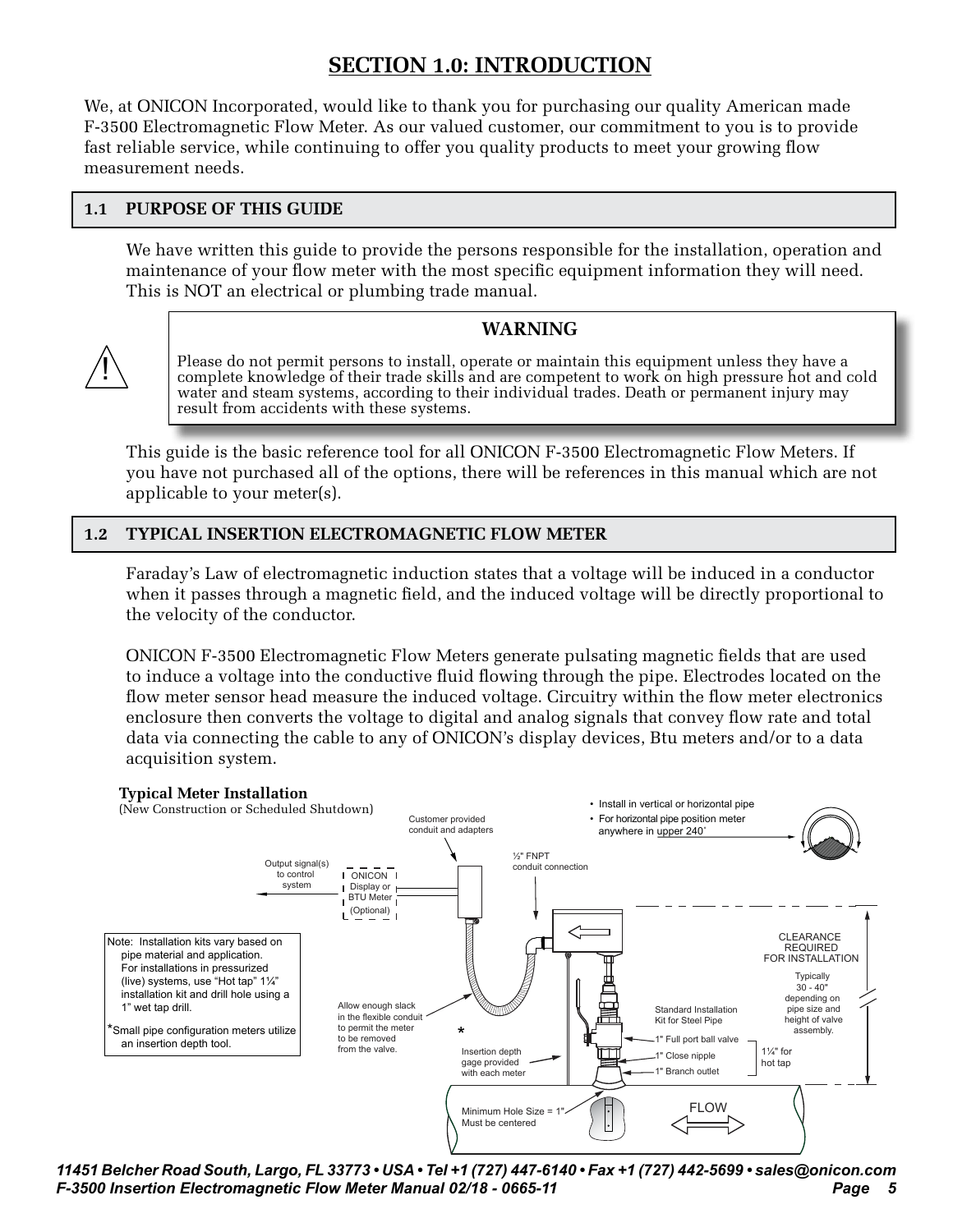Accuracy ± 1.0% of reading from 2 to 20 ft/sec ± 0.02 ft/sec below 2 ft/sec Sensing Method Electromagnetic, no moving parts Pipe Size Range Standard Configuration: 3- 72" nominal diameter Small Pipe Configuration: 1¼ - 2½" nominal diameter Input Power 20 - 28 VAC 50/60Hz, 250 mA maximum 20 - 28 VDC, 250 mA maximum Liquid Temperature Range 15° to 250° F Ambient Temperature Range -20 $\textdegree$  to 150 $\textdegree$  F Operating Pressure 400 PSI maximum Pressure Drop Less than 0.1 psi at 12 ft/s velocity in 3" and larger pipes Materials of Construction Wetted metal components - 316L stainless steel Sensor head - Xarec Electronics enclosure - Powder coat painted cast aluminum Enclosure Rating Weather-tight, NEMA 4 Electrical Connections 10' of PVC jacketed cable with ½" NPT conduit connection Output Signal(s) Analog output (Isolated), selectable 4-20 mA, 0-10 V or 0-5 V Frequency output, 0-15 V peak pulse, 0-500 Hz maximum Scalable pulse output, isolated dry contact, contact rating 50 VDC @ 100 mA maximum, pulse duration: 0.5, 1, 2 or 6 seconds **ELECTROMAGNETIC INSERTION FLOW METER NSF/ANSI 61 <MH60590> ALSO CLASSIFIED IN ACCORDANCE WITH WATER OUALITY NSF/ANSI 372**

This product is covered by one or more of the following patents: 6,431,011 and 6,463,807.

#### **1.4 ADDITIONAL REQUIRED HARDWARE**

All ONICON insertion type meters can be installed and removed via a 1" or larger full port ball valve without system shutdown. The terms "Standard" and "Hot Tap" refer to the installation method of the isolation valve kit only.

Standard Installation Hardware: For new construction or scheduled shutdown; once kit is installed, the flow meter can be installed or removed without system shutdown.

Hot Tap Installation Hardware: For applications which require the access hole in the pipe to be drilled through the valve using a wet tap drilling machine while the hydronic system is pressurized and operating.

NOTE: Installation hardware materials vary greatly based on pipe material, pipe size and standard vs. hot tap versions.



\*Weld-on fitting, copper tee or saddle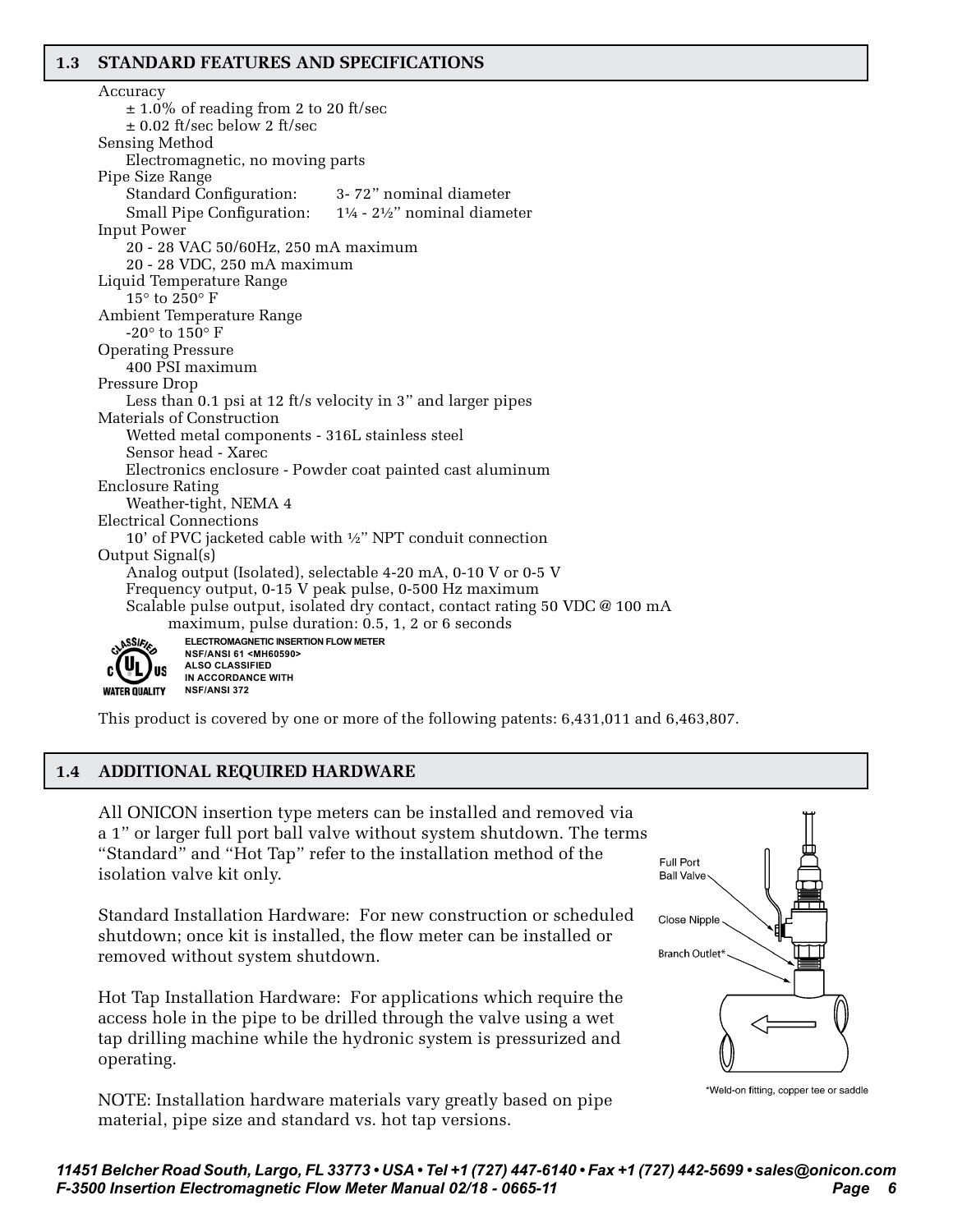#### **1.5.1 Grounding Rings**

Grounding rings may be required whenever meters are installed in non-metallic or lined pipes. Grounding rings placed before and after the meter eliminate electrical noise that will interfere with the proper operation of the meter. ONICON provides grounding rings as an optional accessory. Grounding ring dimensional information and part numbers are listed below. For proper operation, grounding rings are required before and after the meter.

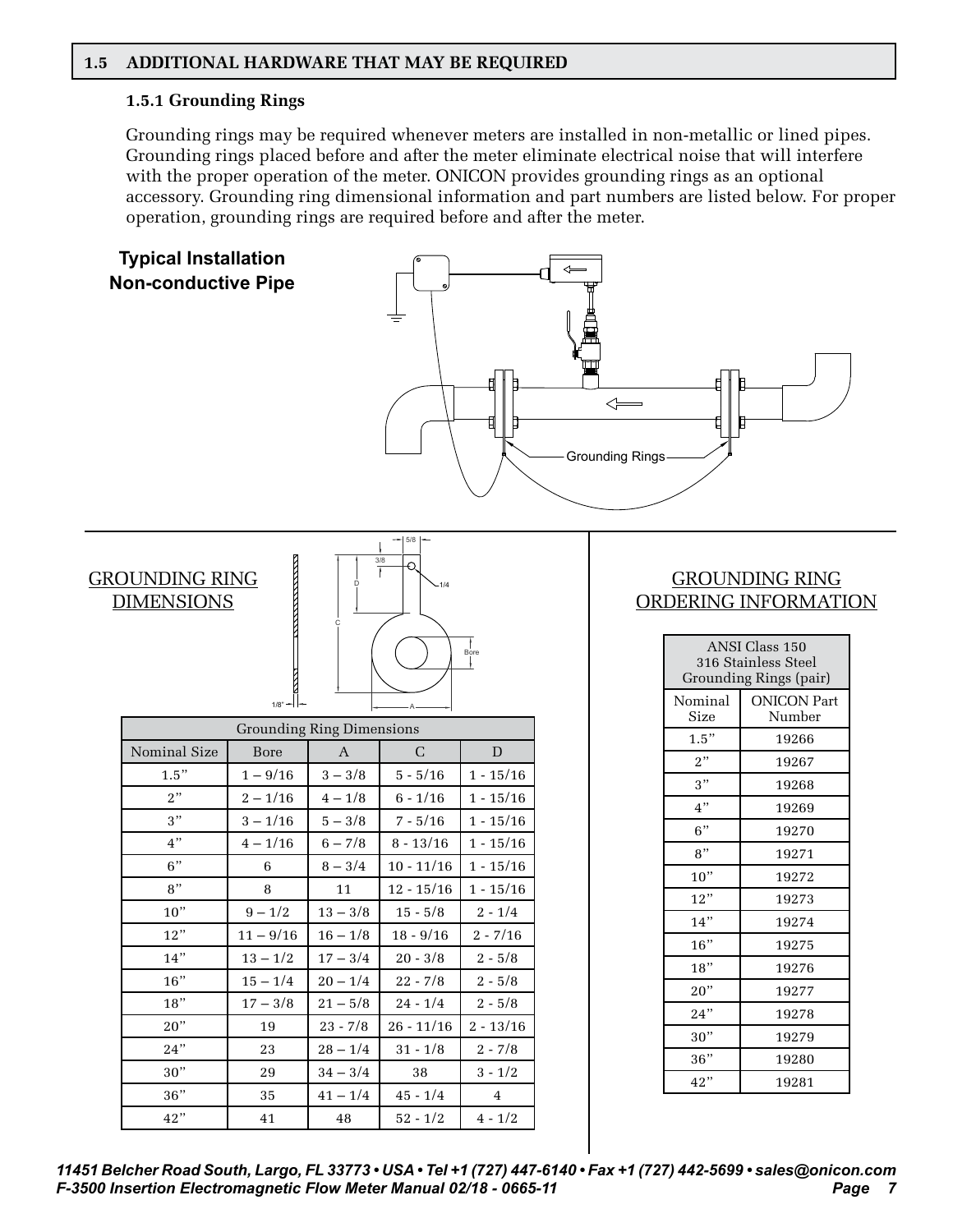# SECTION 2.0: UNPACKING

ONICON insertion magnetic flow meters are packed and shipped in individual cartons. An optional installation hardware kit INSTL1 or INSTL2, if ordered, will be packaged with each meter. All other installation hardware and peripheral devices, including Btu meters and display modules, will be packaged and shipped separately.

Please open all packages with care to prevent damage to their contents. Carefully inspect each item for signs of damage in transit. The flow meter stem should be straight and free of blemishes or abrasions. The sensor head should have a smooth continuous surface that is free of abrasions.

All ONICON products are shipped insured unless the customer specifically requests otherwise. Please notify the shipping company and ONICON immediately if any items are damaged in transit. Save all packing material for inspection by the shipper.

#### **2.1 CHECKING THAT YOU HAVE RECEIVED EVERYTHING**

Standard Documentation

Enclosed with each meter is a comprehensive documentation package that includes the following items:

Installation and Operation Guide Flow Meter Certificate of Calibration

Please notify the ONICON if any of these documents are missing.

F-3500 Insertion Electromagnetic Flow Meter Insertion depth collar and alignment tool. (For small pipe configuration meters.) Optional INSTL1 or INSTL2 Installation Hardware Kit, if ordered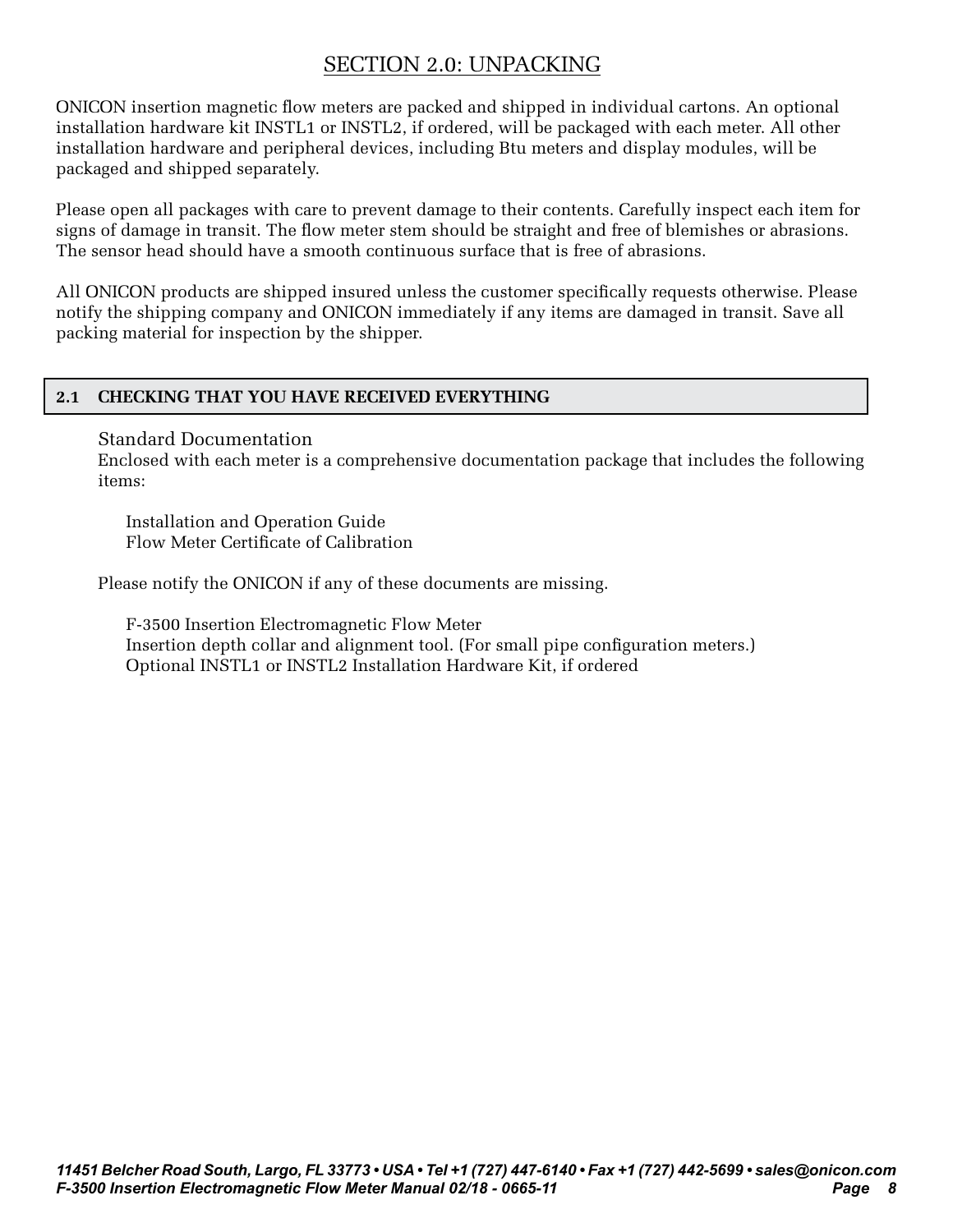

Insertion flow meters may be installed in pipes which are under high pressure. Accidents with these systems can cause serious injury or death. Only persons experienced with high pressure systems and related knowledge in the heating, cooling and fluid metering fields should attempt to install, adjust, or remove the flow meter. Please read all instructions before attempting to insert or remove a flow meter.

ONICON will be happy to assist with technical recommendations and to provide guidance by telephone or e-mail. On-site field engineering, installation and service is also available at additional cost.

#### **3.1 INSTALLATION SITE SELECTION**

!<br>!

Install the flow meter where it will be accessible for personnel to perform necessary periodic maintenance. The clearance required for installation is typically 30-40" from the pipe wall to the nearest obstruction above the valve assembly. This clearance dimension will increase with large diameter pipes. The environment should be free of corrosive liquids/fumes, temperature extremes and heavy vibration. The following diagrams should be used as a guide to the proper location for installing the meter.

#### GENERAL PRACTICES:

- 1. For best results, install the flow meter in a straight run of pipe, free of bends, tees, valves, transitions, and obstructions.
- 2. Straight run requirements vary based on the nature of the upstream obstruction. See the table on the following page for guidelines in determining minimum up stream straight run requirements based on the nature of the obstruction.

#### **Note: Depending upon specific location details, more or less straight run may be required to produce a satisfactory flow profile.**

3. If there is insufficient straight run, allow 80% of the run upstream and 20% of the run downstream. If the total length of straight run is less than 70% of the recommended length, performance may seriously degrade, and consideration should be given to changing to the series F-3000 Inline Electromagnetic Flow Meter.

#### **How To Determine The Available Straight Pipe Diameters:**

For each application, locate the longest straight, unobstructed section of pipe (no bends, tees, valves, other insertion probes, size transitions). The longest straight pipe run in inches divided by nominal pipe size in inches equals "diameters of straight pipe." For closed loop applications, consider both pipe size in inches equais anameters of straight p<br>the supply and return lines as possible locations.



#### **IMPORTANT NOTE**

Always use the maximum available straight run. When more than the minimum required straight run is available, place the meter such that the excess straight run is upstream of the meter location.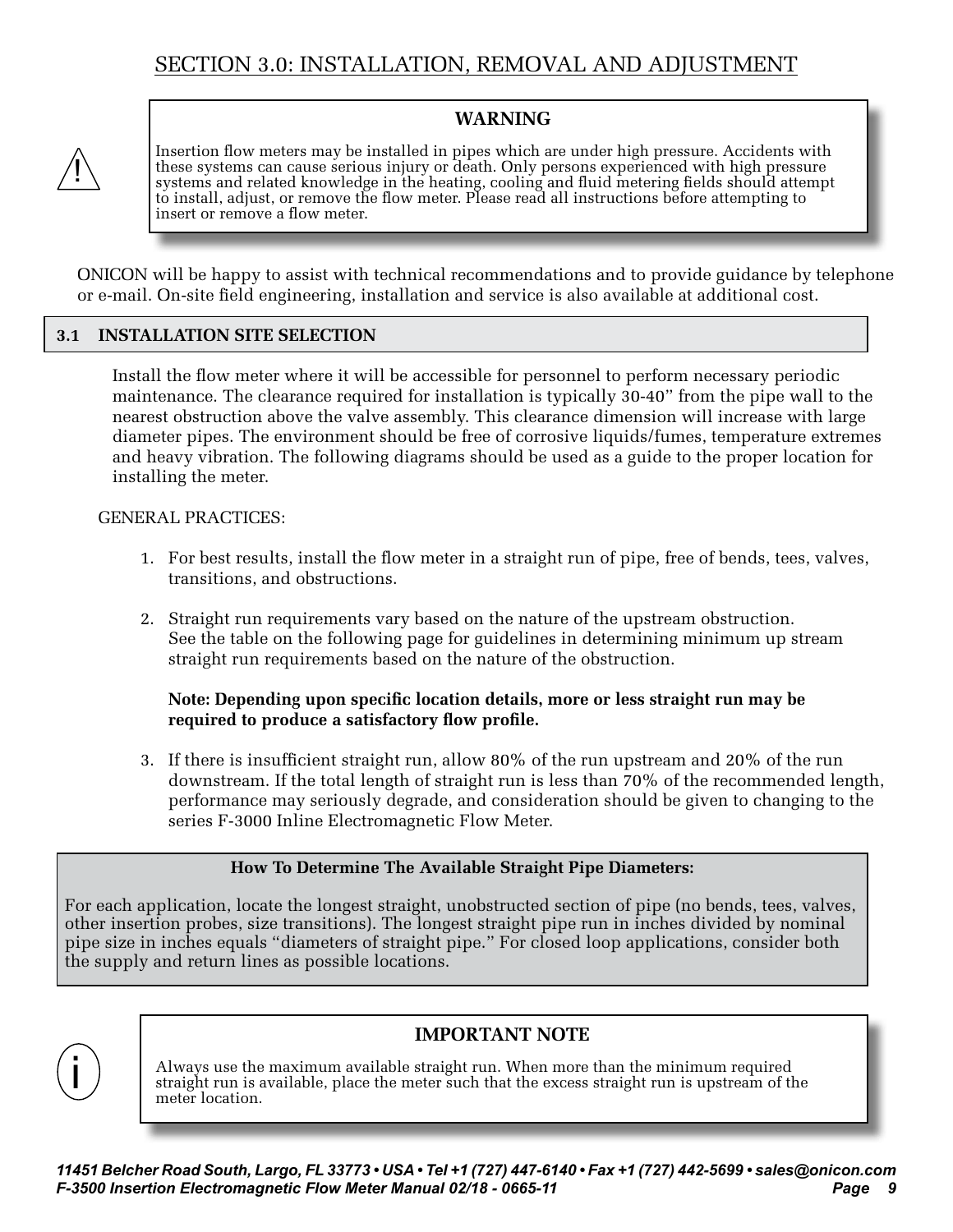

For 3" and larger pipe diameters

| Upstream obstruction                                        | (A) Minimum straight run required<br>upstream of meter location |
|-------------------------------------------------------------|-----------------------------------------------------------------|
| Single bend preceded by $\geq 9$ diameters of straight pipe | 10 Diameters                                                    |
| Pipe size reduction / expansion in straight pipe run        | 10 Diameters                                                    |
| Single bend preceded by $\leq 9$ diameters of straight pipe | 15 Diameters                                                    |
| Outflowing tee / Pump outflow                               | 20 Diameters                                                    |
| Multiple bends out of plane                                 | 30 Diameters                                                    |
| Inflowing tee                                               | 30 Diameters                                                    |
| Control / Modulating valve                                  | 30 Diameters                                                    |



**\* Additional straight run may be required upstream of the upstream grounding ring based on the nature of the upstream obstruction. Refer to the chart above to determine how much straight run is required.**

*11451 Belcher Road South, Largo, FL 33773 • USA • Tel +1 (727) 447-6140 • Fax +1 (727) 442-5699 • sales@onicon.com F-3500 Insertion Electromagnetic Flow Meter Manual 02/18 - 0665-11*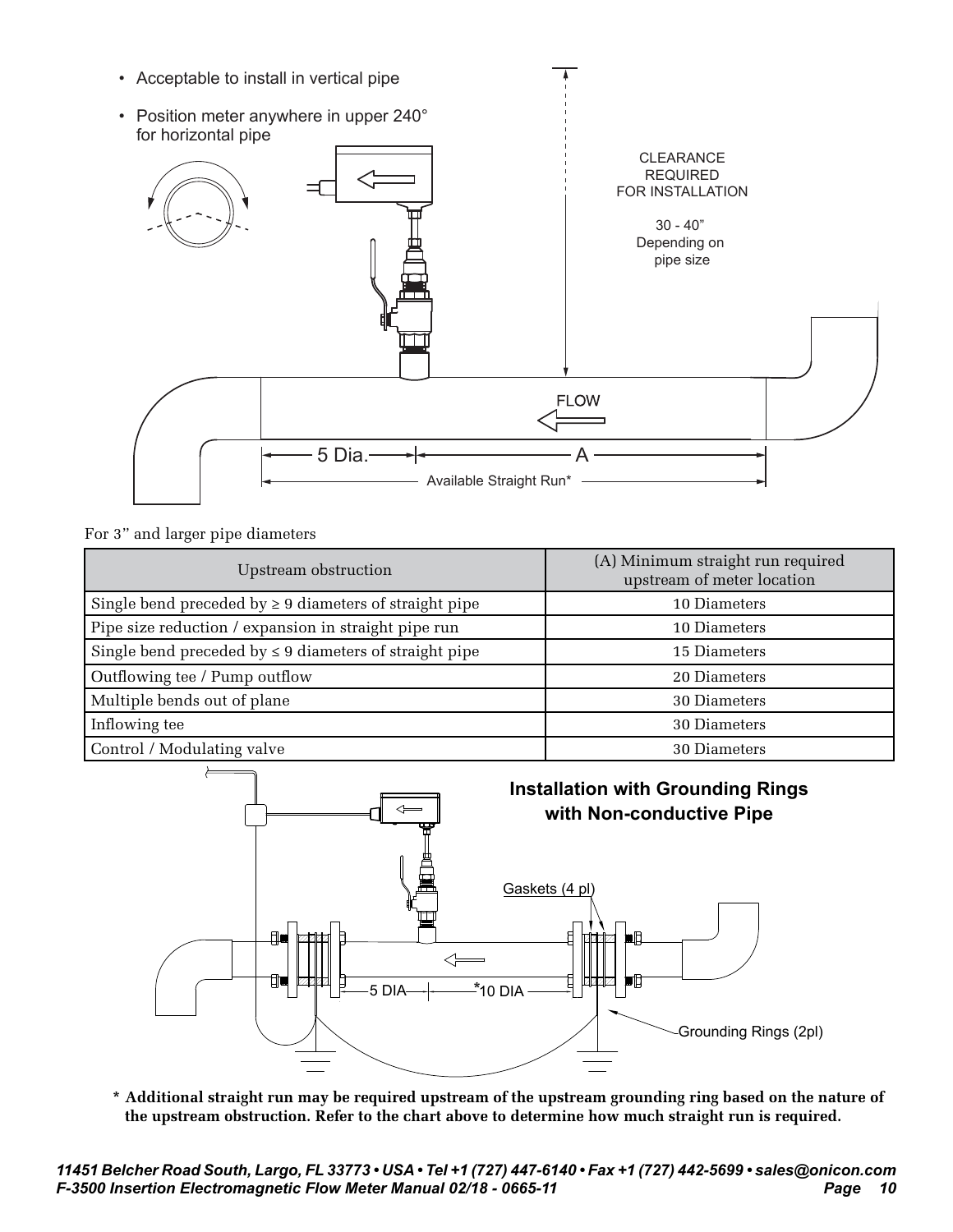#### **3.2 MECHANICAL INSTALLATION**

ONICON Insertion Electromagnetic Flow Meters employ a hot tap adapter design that allows for insertion and removal, when necessary, without interrupting flow and draining the pipe. To take advantage of this feature, the flow meter must be installed through an isolation valve. The installation must allow for sufficient overhead clearance to fully extract the meter, and a full 1" opening in the pipe wall is required to clear the sensor head and allow for insertion. Make sure that your valves and fittings are full port and at least 1" in actual internal diameter.





#### **CAUTION**

ONICON insertion style flow meters must be installed through a valve assembly. Failure to do so negates the ability to remove the meter without shutting down and draining the system. It will also result in an excessive amount of stem protruding from the pipe. Excessive stem lengths unnecessarily expose the meter to incidental damage.

# i

#### **IMPORTANT NOTE**

Flow meters installed through oversized access holes will be subjected to undesirable turbulence that may affect the accuracy of the meter.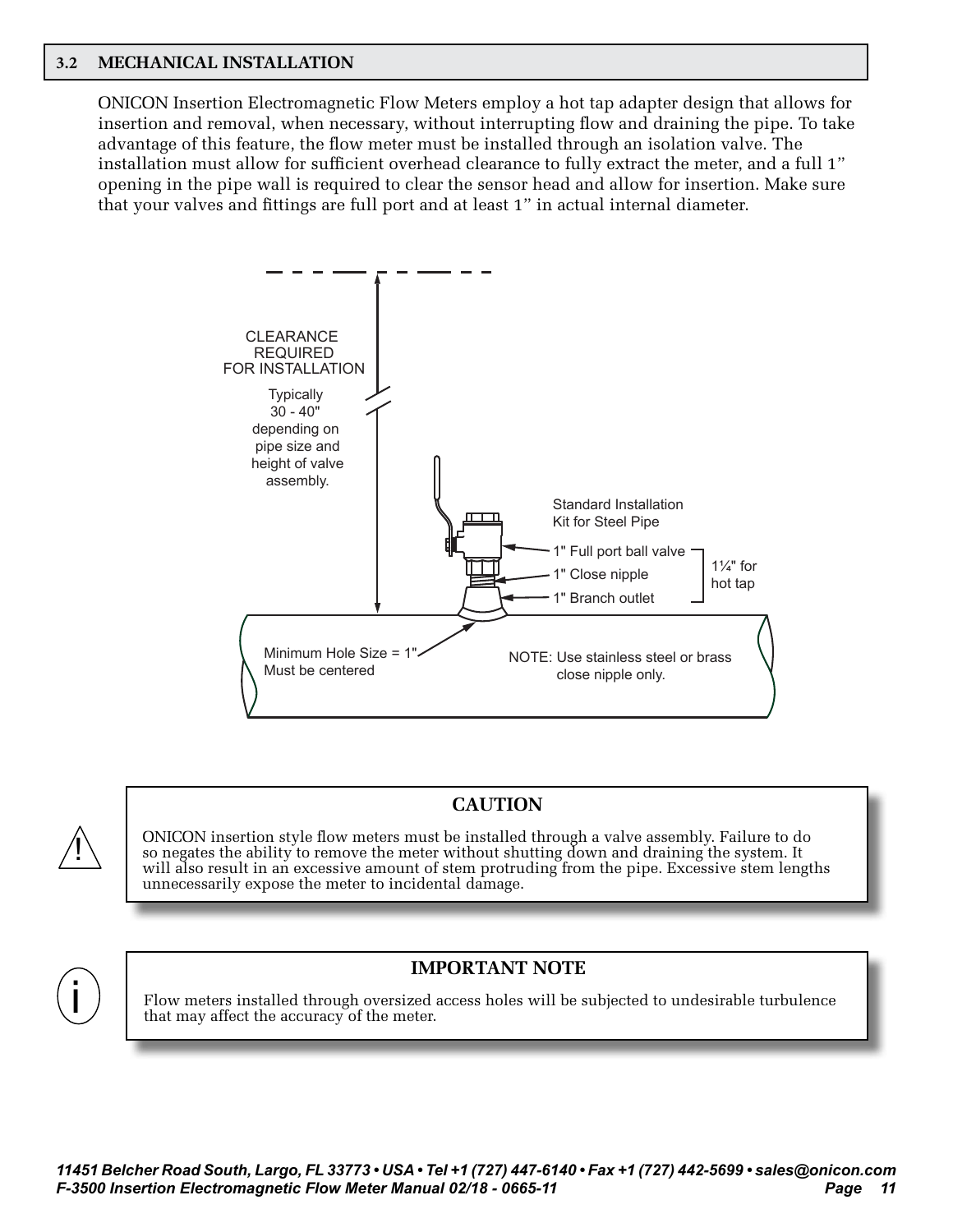#### **3.2.1 Installation Kit**

ONICON offers a wide range of installation hardware kits for commonly used pipe materials. The kits are specifically designed for ONICON flow meters, and their use is recommended.

The use of ONICON installation hardware kits accomplishes two important objectives. First, it ensures that the proper hardware is used. Second, it simplifies order processing by standardizing the dimensions of the installation hardware. ONICON must have an accurate measurement of the overall height of the installation hardware as measured from the outside wall of the pipe to the top of the valve in order to determine the correct stem length when assembling the meter in our factory. ONICON documents refer to this dimension as the stack height.

ONICON installation hardware kits consist of three separate component parts:

Some type of threaded branch outlet,

An interconnecting close nipple,





And a full port isolation valve.



 Different pipe materials require different branch outlets and may include additional bushings to properly size the opening.







# **3.2.2 ONICON Standard Installation Hardware Kit**

Standard installation hardware kits are designed to be installed on piping systems that are drained and at atmospheric pressure. The access hole is drilled (1" minimum) prior to installation of the branch outlet with 1" NPT threads, close nipple and full port ball valve. Once the isolation valve is installed, the piping system can be flushed, filled and pressurized. The flow meter may now be inserted or removed by hand without having to drain the system. Please read all instructions before proceeding with meter insertion.

#### **3.2.3 ONICON Hot Tap Installation Hardware Kit**

ONICON offers an alternative installation hardware kit when it is not practical to relieve pressure and drain the system. In this case, a 1¼" branch outlet, close nipple and 1¼" full port ball valve are installed first. Then, a hot tap drilling apparatus is used to drill a 1" diameter hole through the valve. This eliminates the need to shut down and drain the pipe. Please read all instructions before proceeding with meter insertion.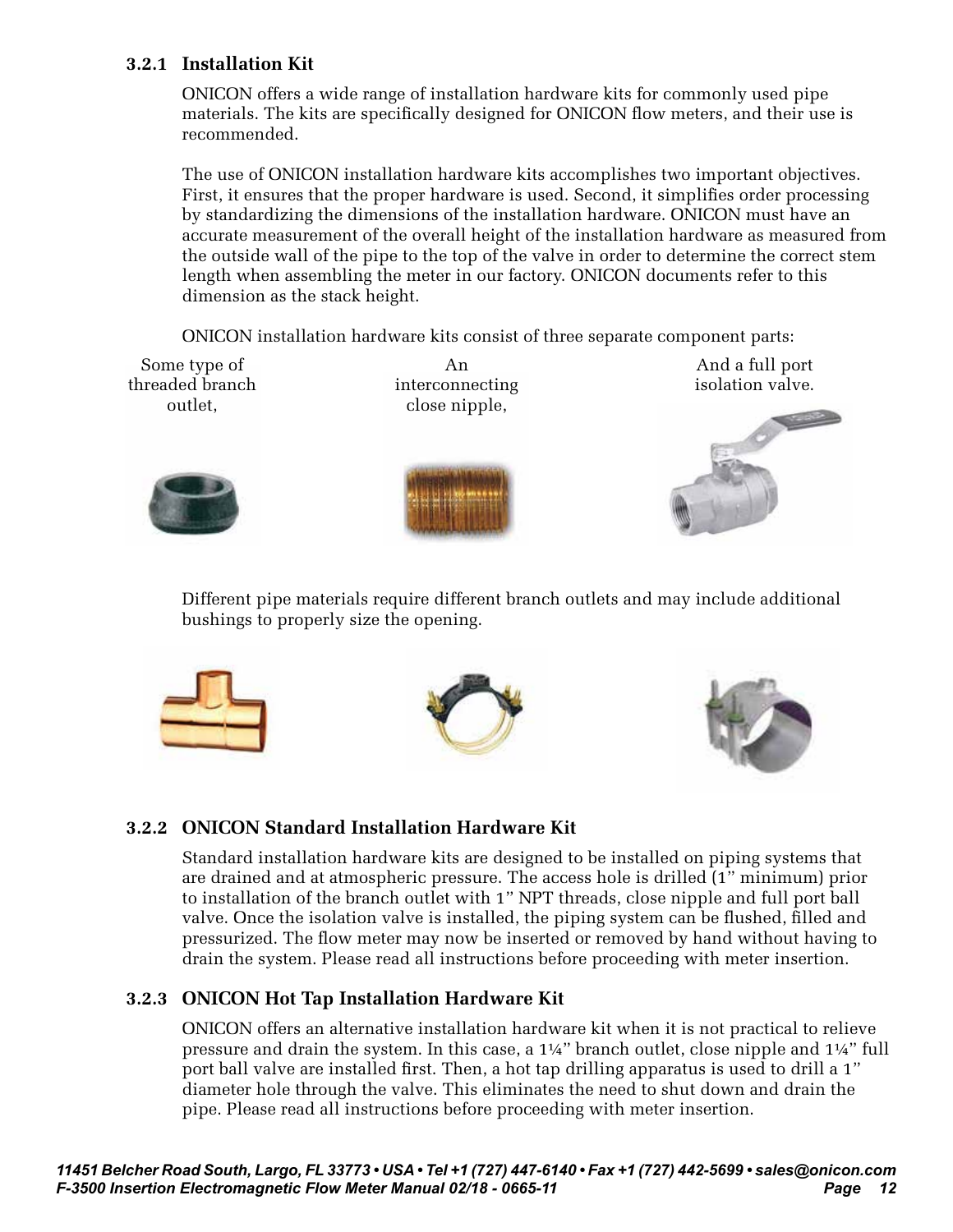# **3.2.4 Customer Supplied Installation Hardware**

There are occasions where circumstances require that the customer provide the installation hardware or that the flow meter must be installed through existing hardware. In these cases, it is important to confirm that the installation hardware is suitable for use with the flow meter provided by ONICON before it is installed. The installation must allow for sufficient overhead clearance to fully extract the meter and a full 1" opening in the pipe wall is required to clear the sensor head and allow for insertion. Make sure that your valves and fittings are full port and at least 1" in actual internal diameter.

> And a full port isolation valve.

Installation hardware generally consists of three separate component parts:

Some type of threaded branch outlet,

An interconnecting close nipple,







# **CAUTION**

Do not use threaded steel or slip PVC tees to provide the 1" opening in the pipe. Tees of this type will cause significant errors in the flow measurement.



# **CAUTION**

In order to provide the flow meter with the correct stem length, ONICON must know the overall height of the installation hardware as measured from the outside wall of the pipe to the top of the valve where the meter is installed.



**CAUTION**

Use stainless steel or brass nipple only.

*11451 Belcher Road South, Largo, FL 33773 • USA • Tel +1 (727) 447-6140 • Fax +1 (727) 442-5699 • sales@onicon.com F-3500 Insertion Electromagnetic Flow Meter Manual 02/18 - 0665-11 Page 13*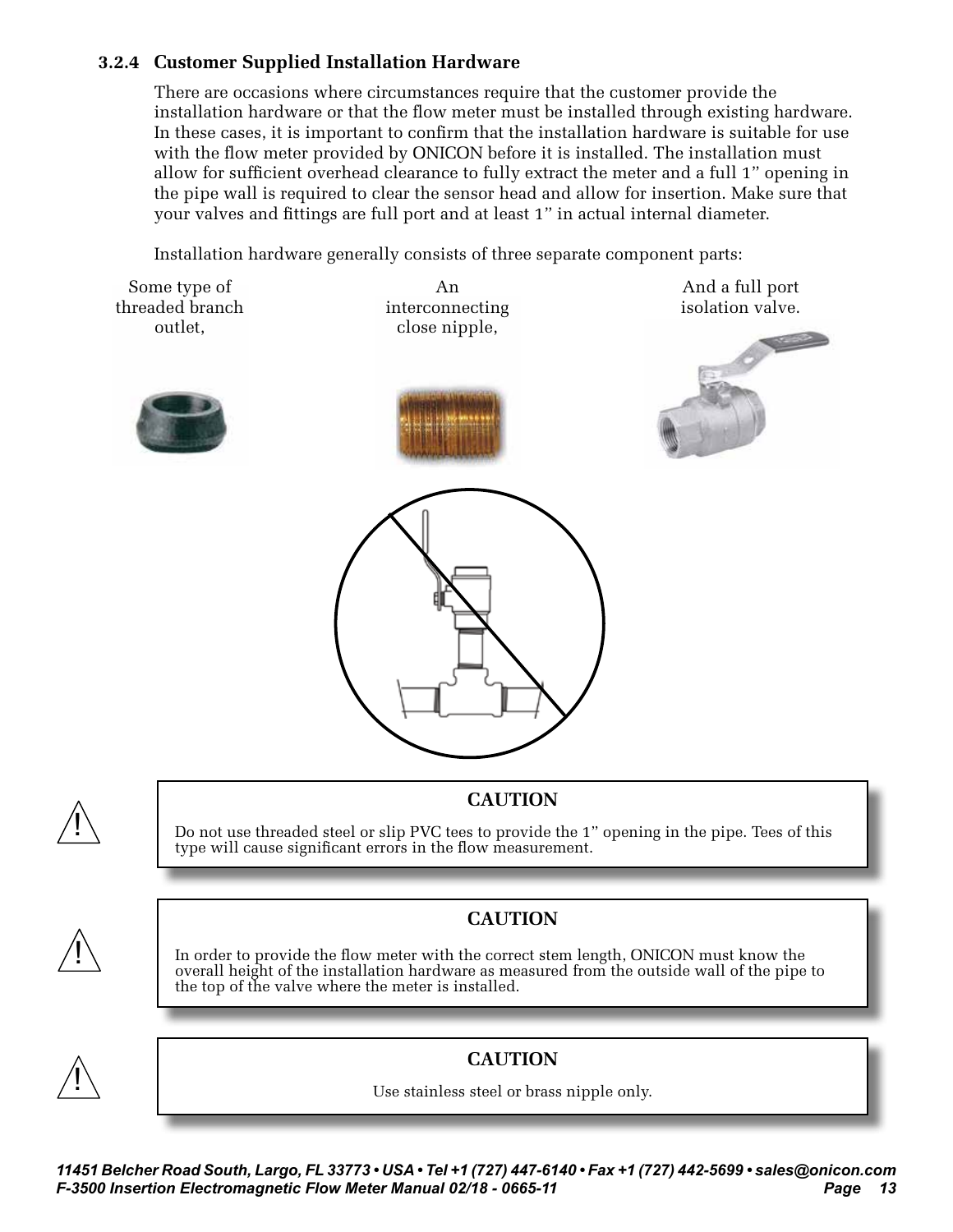# **3.2.5 Confirming the Stack Height**

ONICON insertion flow meter stem lengths vary according to the pipe diameter and the height of the installation hardware stack. ONICON records the stack height dimension provided by the customer at the time of order entry, and the information is used to size the stem. For standard configuration meters, the dimension is shown on the laminated insertion depth gage tag attached to the meter.



Small Pipe Configuration meters use an insertion depth collar to properly set the insertion depth.

Prior to installing the meter, confirm that the stack height recorded on the tag is close to the actual stack height. Flow meter stems are intentionally over sized to allow for variations of at least 2" in the stack height. Contact ONICON prior to installation if there is any question regarding stack height or stem length. This way ONICON can offer you credit for your meter if you decide to exchange the meter for one with a different stem length. Returns may be subject to a restocking fee.



*11451 Belcher Road South, Largo, FL 33773 • USA • Tel +1 (727) 447-6140 • Fax +1 (727) 442-5699 • sales@onicon.com* **F-3500 Insertion Electromagnetic Flow Meter Manual 02/18 - 0665-11**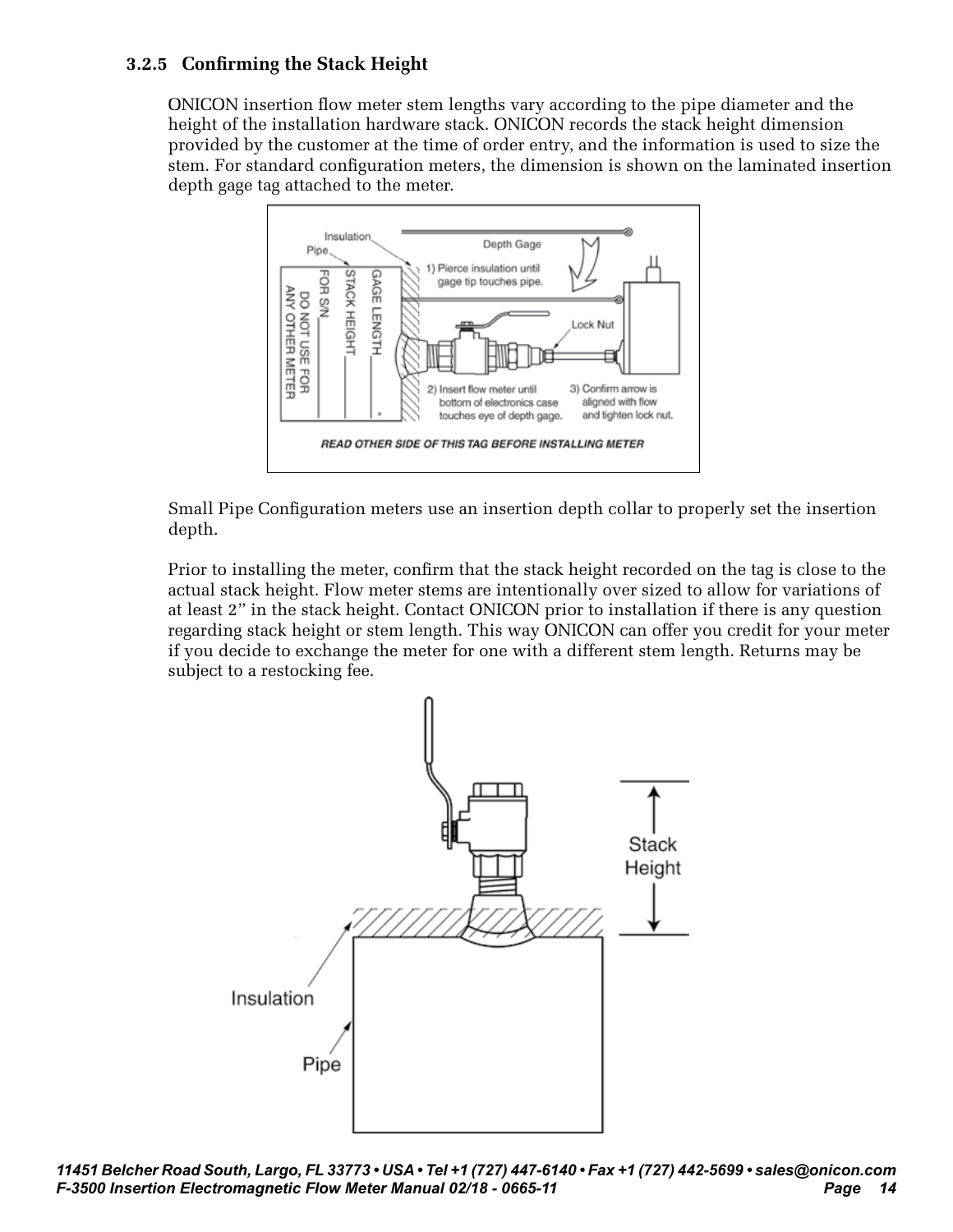## **3.2.6 Installing Grounding Rings**



**\* Additional straight run may be required upstream of the upstream grounding ring based on the nature of the upstream obstruction. Refer to the chart in Section 3.1 on page 11 of this manual to determine how much straight run is required.**

Grounding rings are used to suppress electrical interference at the installation location for electromagnetic flow meters. They are provided in pairs and are installed upstream and downstream of the flow meter. The use of grounding rings significantly reduces electrical noise and may be necessary for proper operation of flow meters installed in lined or non-conductive pipes.

#### **Installation Instructions**

- 1. Install the rings upstream and downstream of the meter as shown above. (Please note that the straight run requirements shown above are only for locating the grounding rings with respect to the F-3500 flow meter. The complete straight run requirements for this meter are found in Section 3.1 on page 11 of this manual.)
- 2. Install each grounding ring sandwiched between (2) ANSI Class 150 flanges and (2) gaskets.
- 3. Center each gasket on the grounding ring surface. Do not allow the gasket to protrude into the flow stream.
- 4. Use the torque specifications provided with the gaskets when tightening the flange bolts.
- 5. Wire the two grounding rings together as shown and connect them to the flow meter earth wire. Connect this to a known good earth connection. See Section 3.2.5 on page 21 of this manual for additional information on identifying an acceptable earth connection.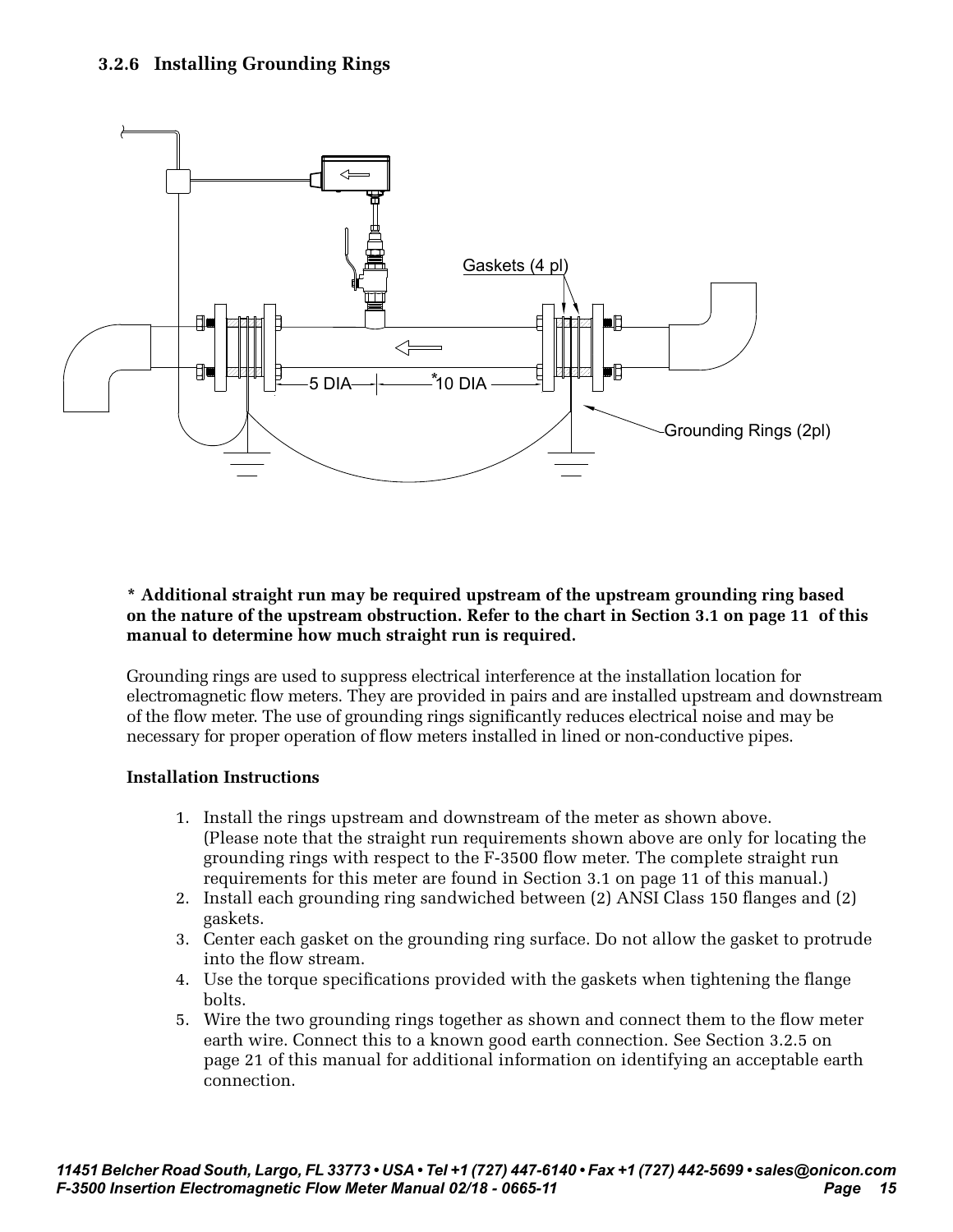#### **WARNING**

When you are ready to refill the system, make sure that all lines are filled with water before inserting the meter into the flow stream. If the lines are not filled and this is a hot water system, some water may flash to steam and exceed the high temperature limit for the sensor head assembly. This flash over could also exceed the pressure ratings of the meter and the assembly could fail allowing steam and hot water to escape causing serious injury.

#### **Tools needed for standard installation:**

- $1<sup>5</sup>/<sub>16</sub>$ " wrench or adjustable wrench
- $\bullet$   $^{5}\!/_{8}$  " wrench or small adjustable wrench
- Pipe wrench (to hold valve in place)
- Pipe thread sealant

!

!





Flush, fill and pressure test the piping system prior to installing the meter. Loosen clamping nut to facilitate installation.



#### **CAUTION**

If there are any leaks around the clamping nut or stem, DO NOT ATTEMPT TO STOP THE LEAKAGE BY OVERTIGHTENING THE CLAMPING NUT. Damage to this nut or the clamping ring under the nut may prevent the assembly from properly holding the meter in the pipe. The clamping nut is not part of the sealing mechanism. Any leaks in this area indicate that the "O" ring is not sealing properly and you must contact ONICON for assistance.

*11451 Belcher Road South, Largo, FL 33773 • USA • Tel +1 (727) 447-6140 • Fax +1 (727) 442-5699 • sales@onicon.com F-3500 Insertion Electromagnetic Flow Meter Manual 02/18 - 0665-11 Page 16*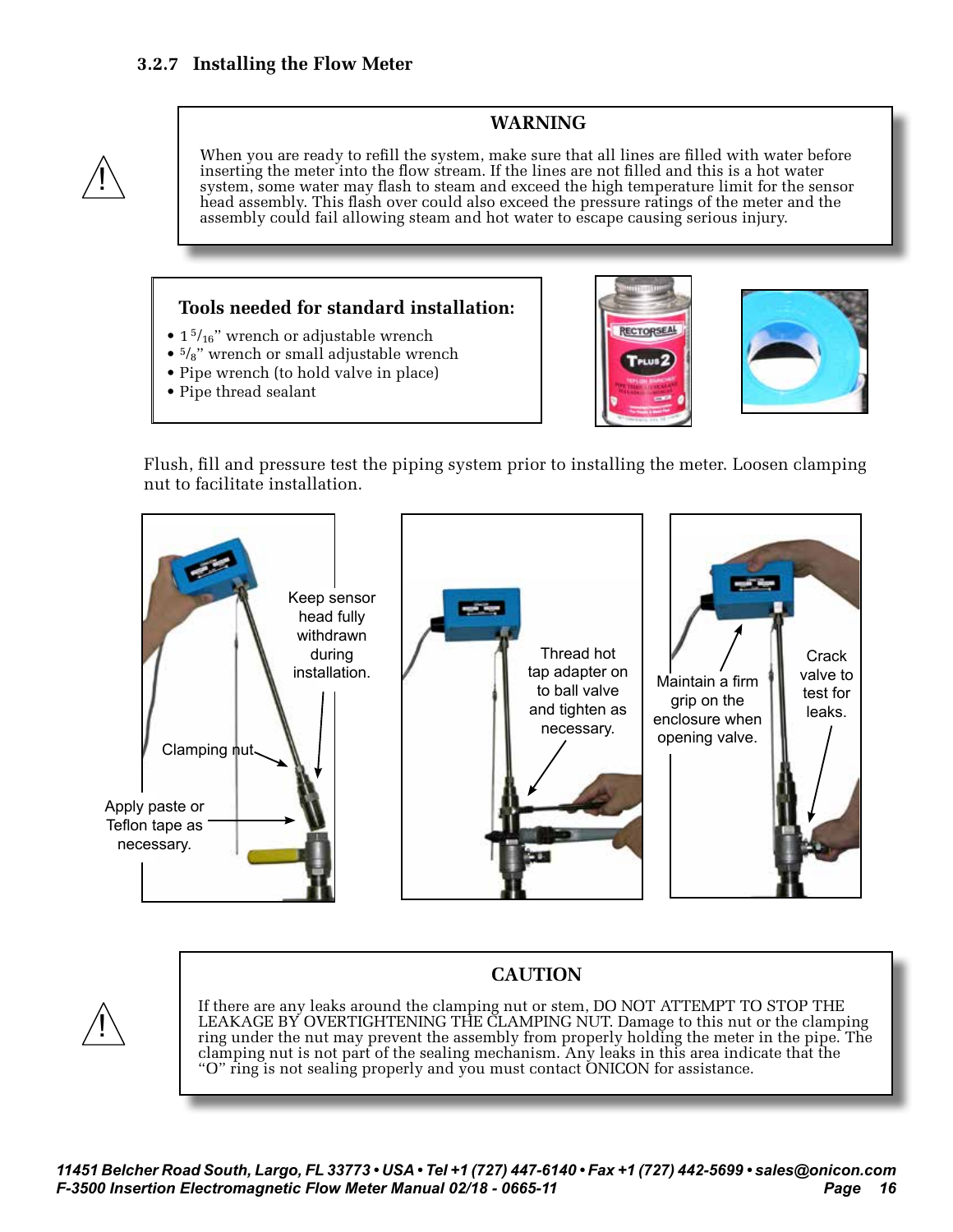!

#### **WARNING**

SYSTEM MAY BE UNDER HIGH PRESSURE. When adjusting the meter position or removing it, be sure to hold the electronics enclosure firmly by hand before SLOWLY loosening the positioning clamping nut. Failure to do this will allow the pressure to suddenly and rapidly force the meter from the pipe causing serious injury. The meter could also be damaged or break apart causing a break in the water seal with the resultant loss of large amounts of water. The hand effort required to hold the meter will be 0.11 times the pipe pressure.

Begin by calculating the effort that will be required to hold the meter. Establish adequate footing for this task, taking extra caution when working from a ladder or platform. Use the following formula:

> $E=0.11 \times P$  Where:  $E =$  effort in pounds  $P =$  system pressure in pounds per square inch

Example: In a 300 PSI system, 33 pounds of effort is required to insert the meter into the pipe.

#### **3.3.1 Inserting Standard Configuration Flow Meters**



*11451 Belcher Road South, Largo, FL 33773 • USA • Tel +1 (727) 447-6140 • Fax +1 (727) 442-5699 • sales@onicon.com F-3500 Insertion Electromagnetic Flow Meter Manual 02/18 - 0665-11*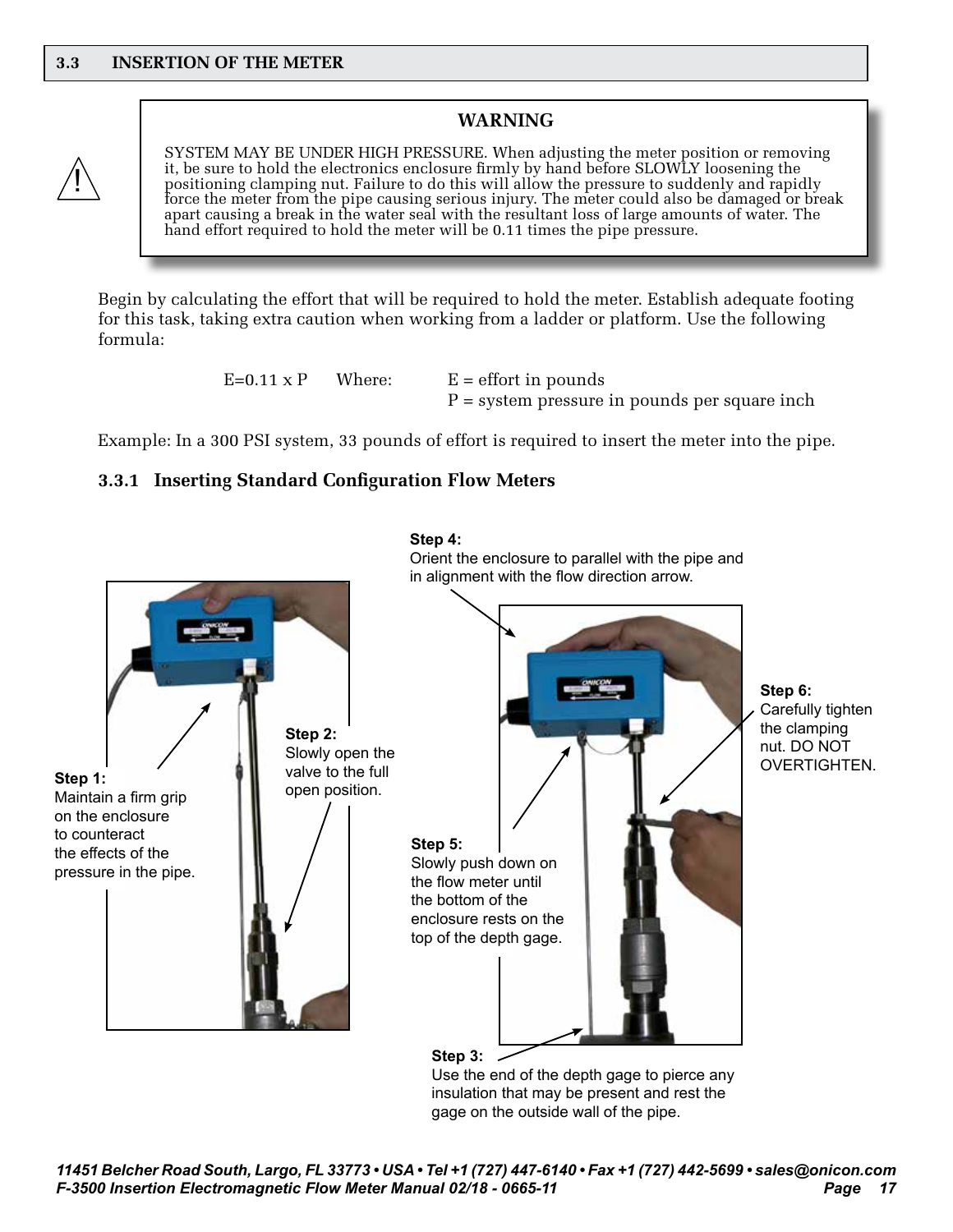## **3.3.2 Inserting Small Pipe Configuration Meters**

ONICON furnishes these meters with an insertion depth collar and alignment tool. The alignment tool is designed to fit around the meter's stem and hot tap adapter. The steps below outline how to set the depth correctly with the collar and tool.



*Insertion depth collar and alignment tool.*



#### **IMPORTANT NOTE**

The insertion depth alignment tool is designed to work for a specific pipe size, material, and schedule provided to ONICON at the time of order. Do not use the insertion depth tool if any of the parameters are wrong, and please contact ONICON to acquire the correct tool.

> **Step 1:** Before inserting the meter, the alignment tool's beveled edge should be flush with the beveled edge of the F-3500's hot-tap adapter.

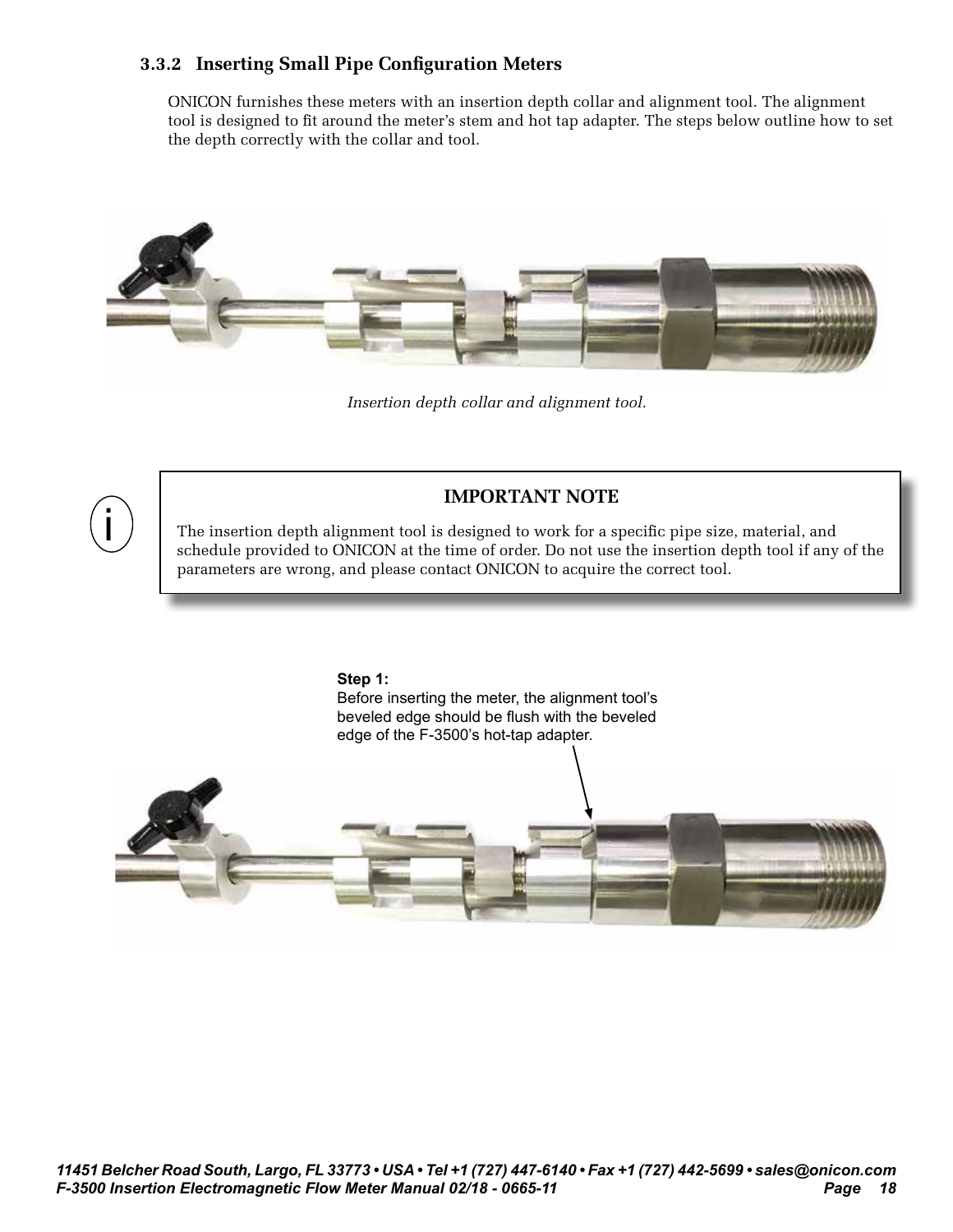

**Step 2:** Place collar at the top of the meter's stem.

#### **Step 3:**

Gently insert the meter until it touches the opposite side of the pipe. Make sure the flow direction arrow on the meter is pointed in the direction of flow.



Loosen, then slide the collar down and into the top recessed area of the alignment tool. Lock the collar in this



With the collar still locked, rotate the whole meter so that the collar can be pulled out of the recess. Set the collar on top of the alignment tool with the flow direction on the F-3500 still correct.

Once in this position tighten the clamping nut to permanently set the depth and orientation.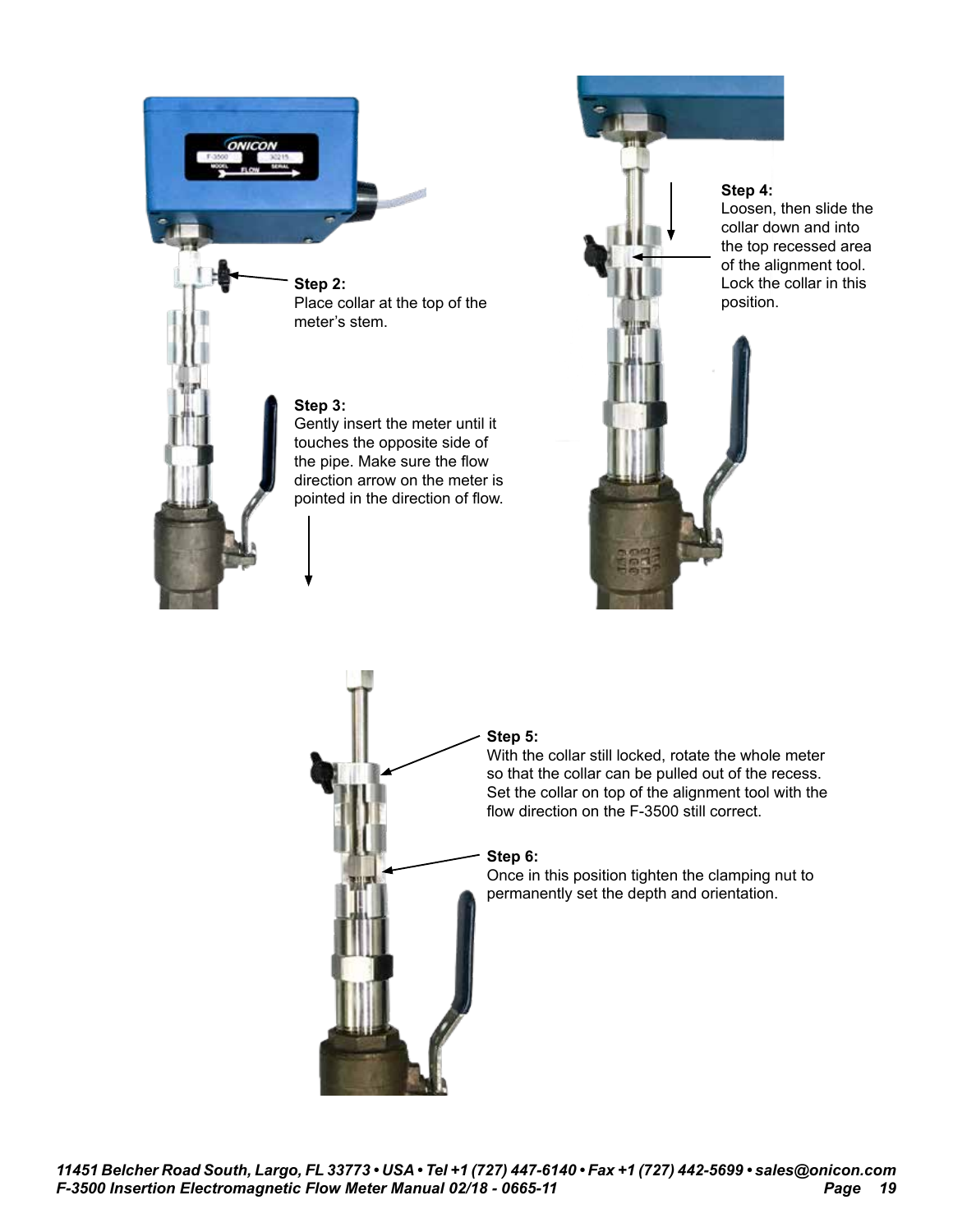!

#### **WARNING**

SYSTEM MAY BE UNDER HIGH PRESSURE. When removing the flow meter, be sure to hold the electronics enclosure firmly by hand before slowly loosening the positioning clamping nut. Failure to do this will allow the pressure in the pipe to suddenly and rapidly force the meter from the pipe causing serious injury. The meter could also be damaged or break apart causing a break in the water seal with the resultant loss of large amounts of water. The hand effort required to hold the meter will be 0.11 times the pipe pressure.



**Step 1:** Slowly loosen the position clamping nut while maintaining a firm grip on the enclosure to counteract the<br>effect of pressure in the pine effect of pressure in the pipe.



**Step 3:** After the meter is completely withdrawn, slowly close the valve to isolate flow.



#### **Step 4:**

After the valve is completely closed, unscrew the hot tap adapter from the valve. For hot water meters, partially unscrew the adapter to vent pressure before fully removing the meter.



# **IMPORTANT NOTE**

Removal of the meter is the same for small pipe configuration meter installations. The clamping nut can be accessed with the alignment tool installed.



# **CAUTION**

The main cause of damage to meters comes from accidentally closing the valve on the sensor head. To avoid this, gently rotate the meter by twisting the electronics enclosure back and forth (twist the stem, do not bend it) while you slowly close the valve. If the valve touches any part of the meter, you will feel it as you are twisting the meter. If the valve touches anything, it means the meter is not fully withdrawn. Usually a gentle twisting motion while withdrawing the meter will clear any obstruction and permit the meter to withdraw completely. (Excessive build-up on the stem may require the hot tap "O" ring to be lubricated with silicone.)



# **WARNING**

In hot water systems, even a small amount of water can cause serious personal injury. Use extra caution when working with hot water meters.

*11451 Belcher Road South, Largo, FL 33773 • USA • Tel +1 (727) 447-6140 • Fax +1 (727) 442-5699 • sales@onicon.com F-3500 Insertion Electromagnetic Flow Meter Manual 02/18 - 0665-11 Page 20*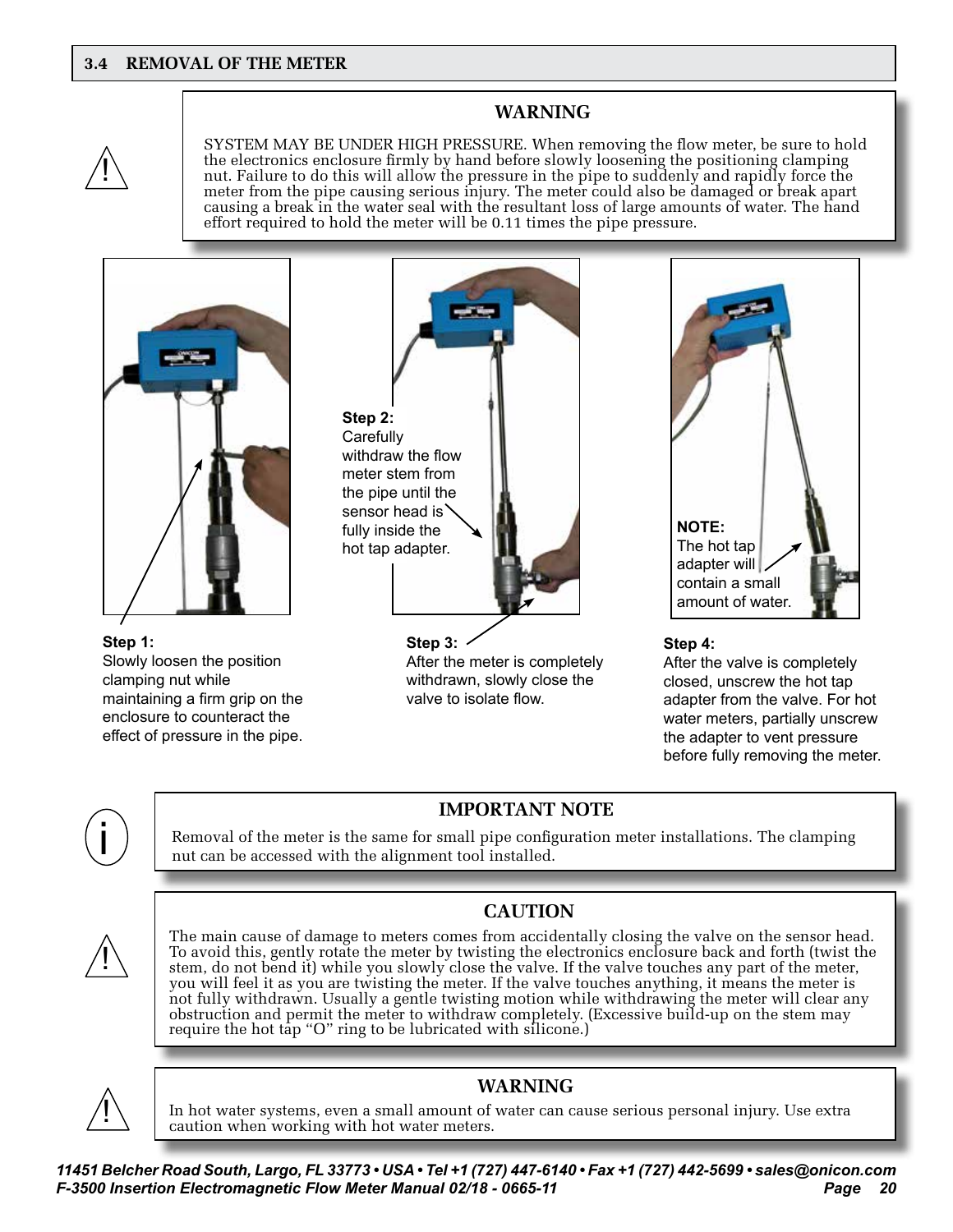#### **3.5 WIRING CONNECTIONS**

Make all connections to the attached 10 ft cable.

The most common causes of electronic failures are mis-wired connections during installation. When adding additional cable, record and carefully document any substitution of wire colors. Additional cable may be purchased from ONICON that will allow you to maintain the existing color coding.

All electrical connections to the F-3500 must be made through the 10 ft cable provided with the meter. This cable is not designed to be removed in the field, and any attempt to do so will compromise the weather tight integrity of the enclosure. Special care is required to ensure that the F-3500 is connected to earth through the green/yellow earth wire. This connection is required to prevent random electrical noise from interfering with the operation of the meter. (See section 3.5.2 for details.)



#### **CAUTION**

Do not attempt to remove the existing cable or to remove the factory installed connection fitting. Doing so will compromise the weather tight integrity of the enclosure and may void the warranty.



# **CAUTION**

Only qualified personnel should attempt to make electrical connections to the F-3500. Failure to properly connect the F-3500 power, signal or earth connections may result in damage to the F-3500 and/or to associated peripheral equipment.

#### **3.5.1 Signal and Power Wiring Connections**



\* Small pipe configuration meters utilize an insertion depth tool

Install meter as shown using flex conduit and junction box. Leave sufficient slack in flex conduit to allow the meter to be removed without disconnecting cable. Run factory installed meter cable to junction box through flex conduit making connection to field wires at this point.

*11451 Belcher Road South, Largo, FL 33773 • USA • Tel +1 (727) 447-6140 • Fax +1 (727) 442-5699 • sales@onicon.com F-3500 Insertion Electromagnetic Flow Meter Manual 02/18 - 0665-11 Page 21*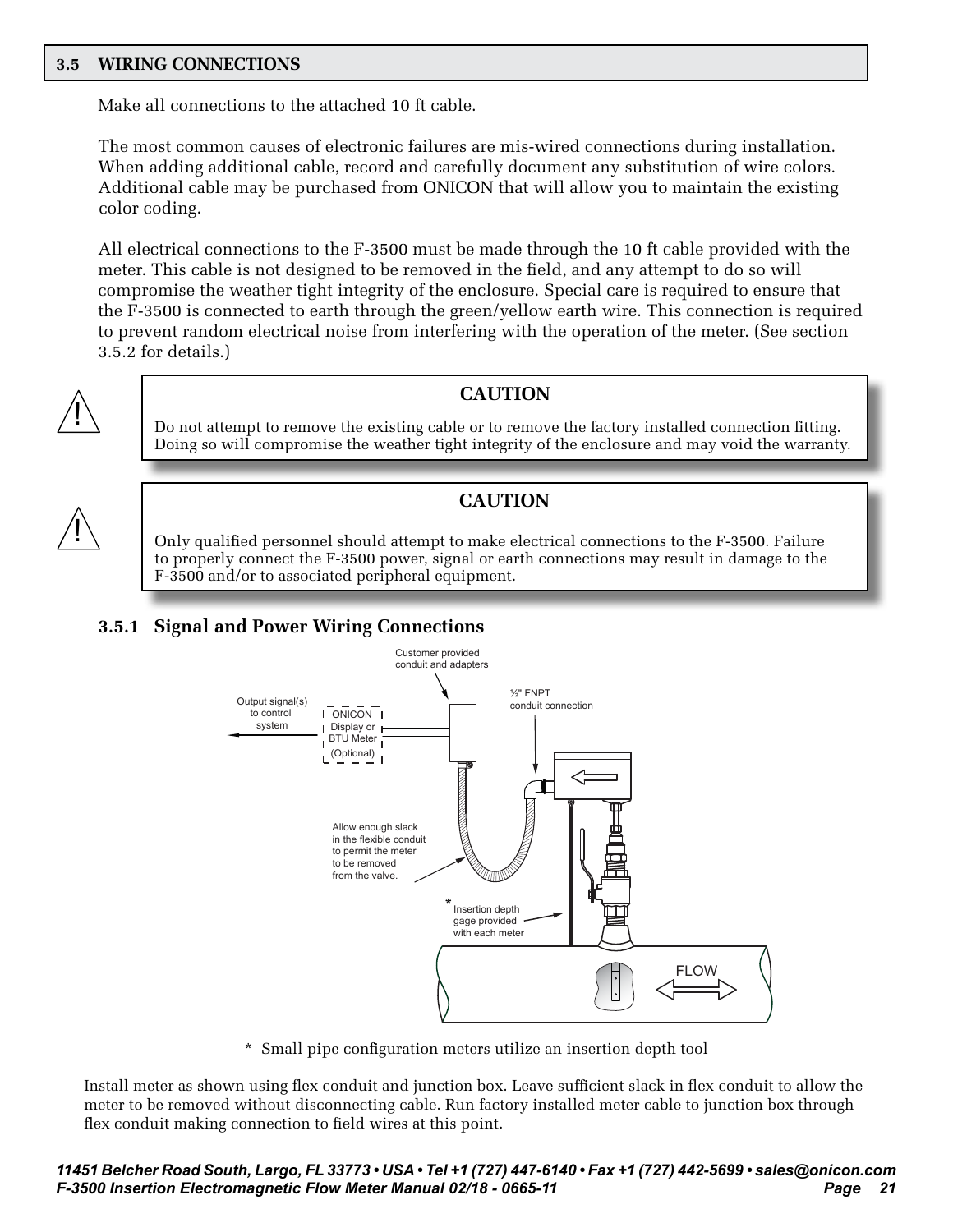| <b>Wire</b><br>Color    | <b>Description</b>                                             | <b>Note</b>                                                                               |  |  |
|-------------------------|----------------------------------------------------------------|-------------------------------------------------------------------------------------------|--|--|
| Red                     | 24±4 VAC 50-60 Hz @ 250 mA or<br>+24±4 VDC @ 250 mA            | Connect to 24 VAC transformer or<br>DC power supply positive                              |  |  |
| <b>Black</b>            | (-) Isolated supply common                                     | Connect to 24 VAC transformer common<br>or DC power supply common                         |  |  |
| Green /<br>Yellow       | Earth connection (required to operate)                         | See Section 3.5.2 for assistance in<br>locating a suitable building earth connection      |  |  |
| <b>Analog Output</b>    |                                                                |                                                                                           |  |  |
| <b>Blue</b>             | (+) Isolated analog output                                     | May configured as:<br>4-20 mA, 0-10 V or 0-5 V output                                     |  |  |
| <b>Brown</b>            | (-) Analog output common                                       | Use for analog signal only                                                                |  |  |
|                         | <b>Scaled Pulse Output</b>                                     |                                                                                           |  |  |
| Gray                    | Scaled output, isolated dry contact,<br>50 VDC @100 mA maximum | Dry contact scaled to provide one pulse<br>per volumetric unit. Examples:                 |  |  |
| Violet                  | Scaled output, isolated dry contact,<br>50 VDC @100 mA maximum | 1 pulse per 10 gal.<br>1 pulse per 100 gal.                                               |  |  |
| <b>Frequency Output</b> |                                                                |                                                                                           |  |  |
| Green                   | (+) Isolated frequency output,<br>0-500 Hz maximum             | Required when meter is connected to local<br>display or Btu meter                         |  |  |
| Yellow                  | (-) Frequency output common                                    |                                                                                           |  |  |
| <b>Alarm Output</b>     |                                                                |                                                                                           |  |  |
| Orange                  | Alarm output, Isolated dry contact,<br>50 VDC @100 mA maximum  | Dry contact alarm output. Closed contact<br>indicates, empty pipe or excessive electrical |  |  |
| White                   | Alarm output, Isolated dry contact,<br>50 VDC @ 100 mA maximum | noise.                                                                                    |  |  |

# **Earth wiring connections for use with grounding rings**



*11451 Belcher Road South, Largo, FL 33773 • USA • Tel +1 (727) 447-6140 • Fax +1 (727) 442-5699 • sales@onicon.com F-3500 Insertion Electromagnetic Flow Meter Manual 02/18 - 0665-11 Page 22*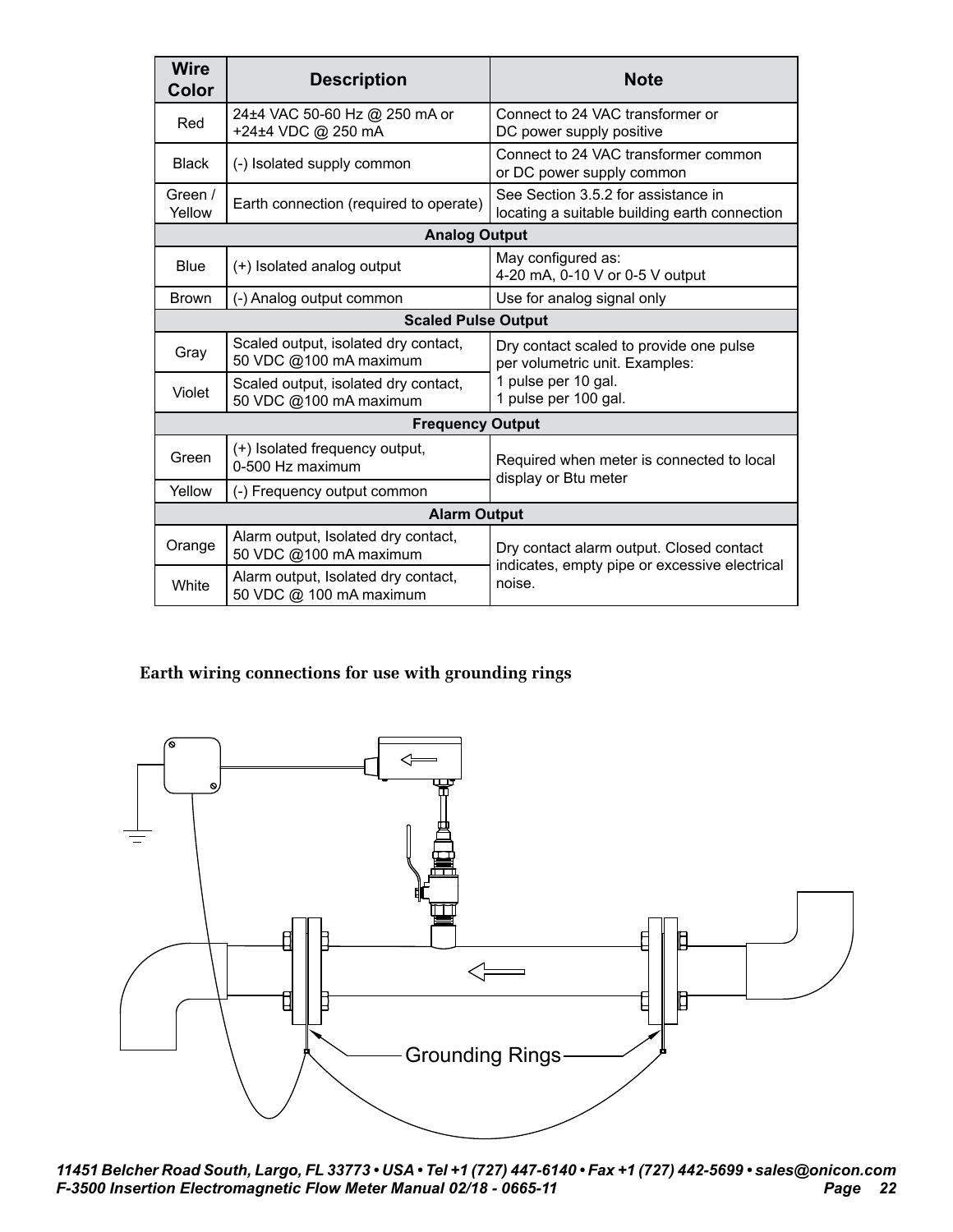!

i

Failure to provide a proper earth connection to the meter may result in excessive electrical noise that will interfere with the operation of the meter.

#### **3.5.2 Earth Connection**

F-3500 Electromagnetic Flow Meters are designed to detect microvolt signal levels at the electrodes located on the sensor head. These signals are generated as conductive fluids flow through the magnetic field generated by the meter. If enough random electrical noise is present at the electrodes, it can interfere with the flow measurement. Care must be taken during installation to minimize the effects of electrical noise on the flow meter.

The most effective way to minimize the effects of electrical noise is to make sure that the pipe, the fluid and the flow meter body are all connected to earth ground. This accomplishes two important goals. First, it ensures that the pipe, fluid and flow meter are all at the same electrical potential, and second, it ensures that this electrical potential is the same as earth ground.

In order to be certain that the meter is properly connected to earth, the flow meter earth cable should be run directly to a known earth connection. The length of this earth cable should be as short as practically possible, preferably  $\leq$ 25 feet in length. The table below lists earth connections from best to worst. If necessary, a separate earth cable should be connected to the metal pipe near the meter.

| Earth Connections (stranded wire 14 – 18 AWG) |                                                                         |  |  |
|-----------------------------------------------|-------------------------------------------------------------------------|--|--|
| <b>Best</b>                                   | Earth grounding rod driven into the ground                              |  |  |
|                                               | Earth wire connected directly to the building electrical service panel. |  |  |
| Worst                                         | Earth wire connection inside an electrical outlet near the meter.       |  |  |

#### **IMPORTANT NOTE**

Under certain circumstances, connecting the meter to earth through the green/yellow earth wire may increase the amount of electrical noise present at the meter. Contact ONICON for technical assistance if you experience increased noise levels with the earth wire connected to earth.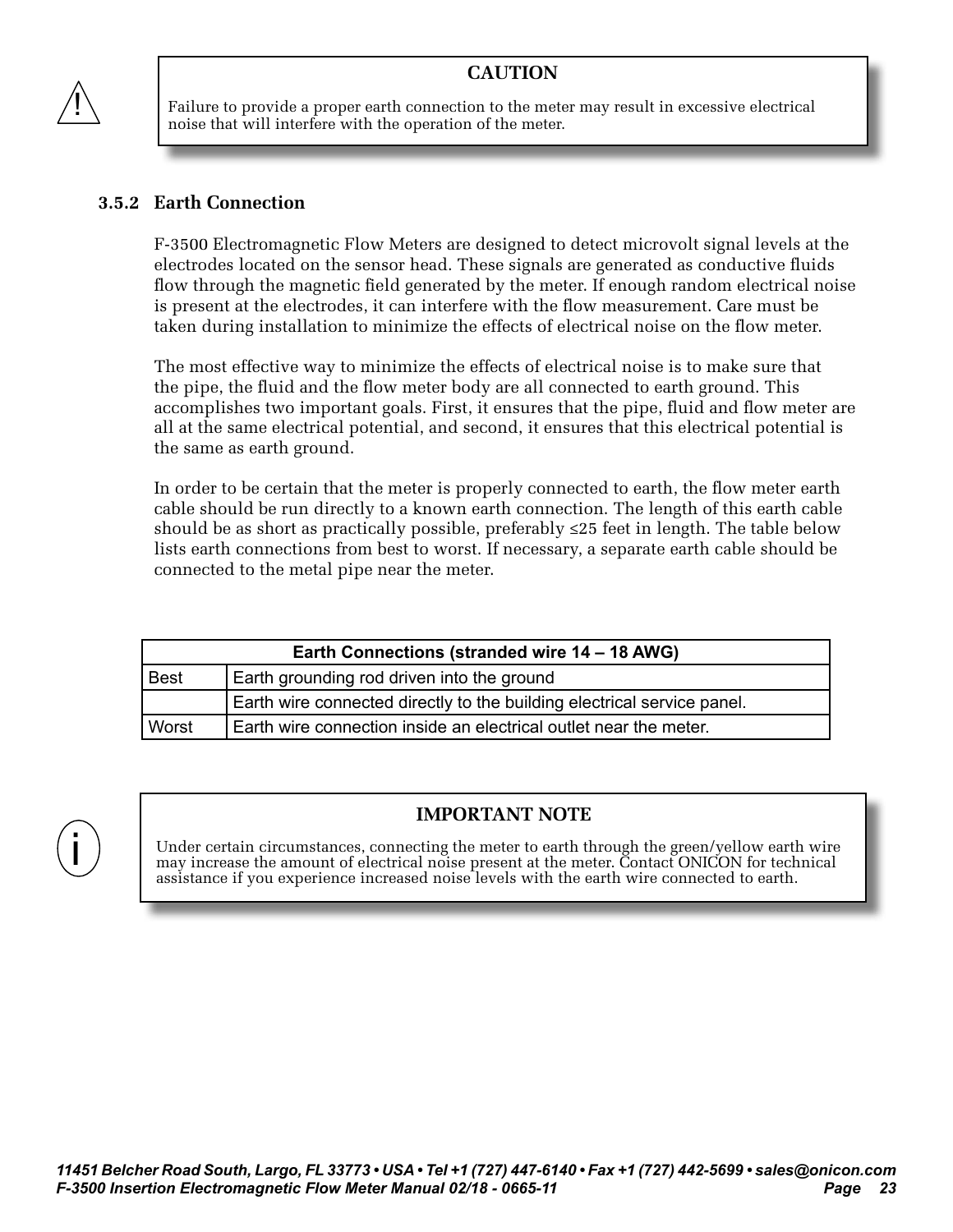# **SECTION 4.0: START-UP & COMMISSIONING FOR ONICON INSERTION ELECTROMAGNETIC FLOW METERS**



#### **4.1 HELPFUL HINTS FOR START-UP AND COMMISSIONING**

A step-by-step procedure and companion worksheet are located on the next two pages. Please read all installation instructions carefully before proceeding with installation, start-up and commissioning.

Please read these helpful hints before proceeding with the start-up and commissioning procedure on the next page.

- 1. ONICON flow meters are individually calibrated for a particular application. Be sure to verify the pipe size and location.
- 2. The electronic flow sensing systems will not work in air.
- 3. When measuring analog output signals, remember that current (mA) must be measured in series, while voltage is measured in parallel. If the 4-20 mA signal is already connected to a control system, you must break the connection and measure the signal in series.
- 4. When measuring frequency outputs in Hz, take your multimeter out of "auto-range mode" and manually set the range for a voltage level above 15 VDC. This will prevent false readings when signal is not present.
- 5. All wiring connections should be made at the end of the factory cable. Do not attempt to remove the factory installed cable or change the orientation of the electronics enclosure.
- 6. Never connect power to analog or frequency output signal wires. ONICON F-3500 Flow meters are not "loop powered" devices.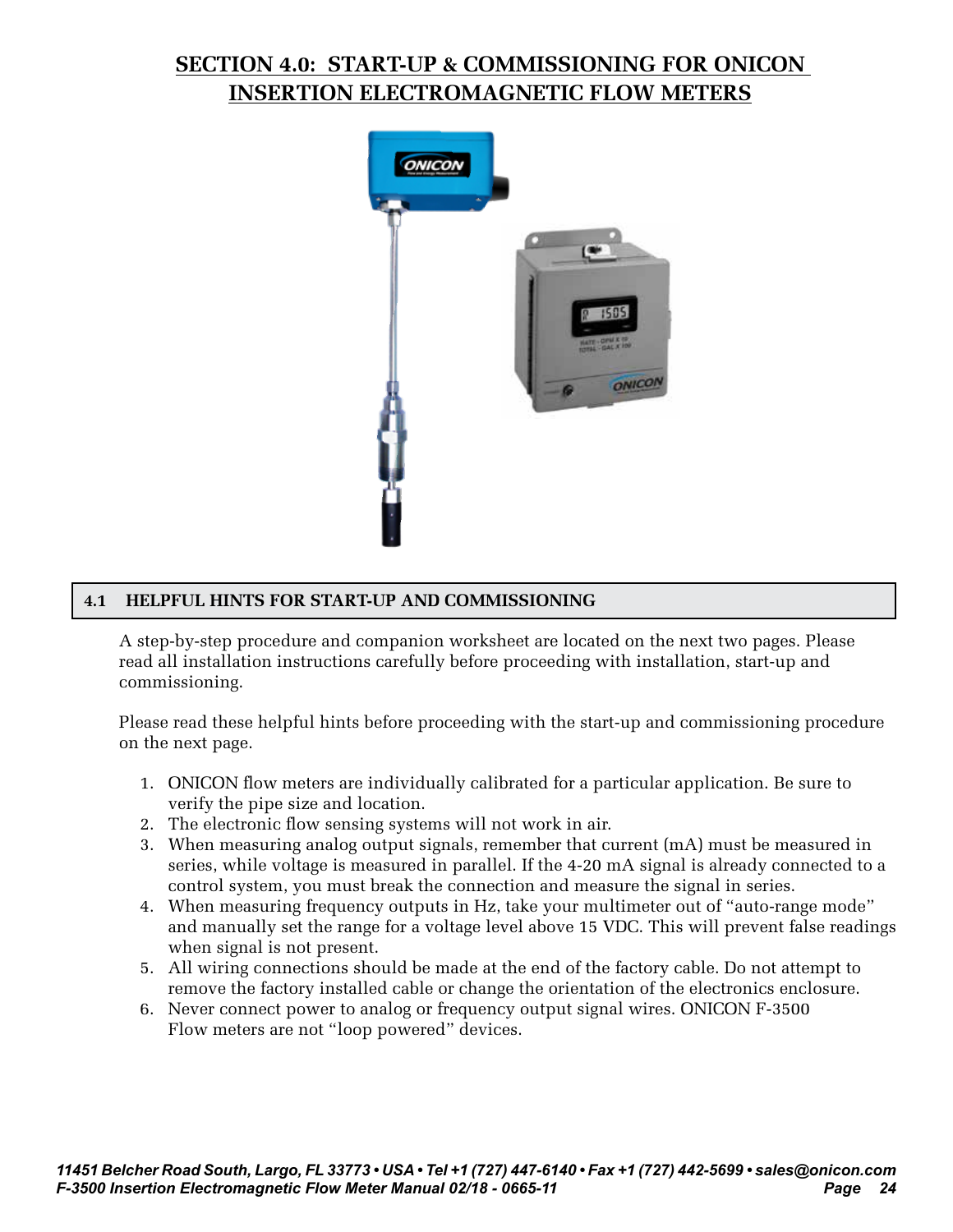#### **4.2 START-UP AND COMMISSIONING**

Please read the entire procedure before proceeding. A worksheet for checking off the following steps and recording measured values is located on the next page.

| 1.<br>Confirm flow meter<br>Is the meter located in the correct location as required by the plans?<br>location. Confirm adequate<br>Compare actual straight pipe upstream and downstream of the meter location to<br>straight pipe run to achieve<br>recommended distances identified in this manual. Contact ONICON's technical support<br>desired results.<br>department to discuss specifics of your application. If straight pipe run is very short,<br>consult factory PRIOR to installing the meter to discuss possibility of upgrade to an<br>F-3000 series inline meter.<br>2.<br>Confirm that the meter is tagged for the pipe size in which it is installed. When in doubt,<br>Confirm pipe size.<br>measure the circumference of the pipe. Pipe O.D. = (circumference / 3.14) - (insulation<br>thickness x 2).<br>3.<br>Confirm insertion depth and<br>Standard configuration meters come with an insertion depth gauge and instruction tag.<br>orientation.<br>Small pipe configuration meters come with an insertion depth tool. Ensure that the meter<br>is inserted to the correct depth and that the electronics enclosure is parallel with the pipe<br>with the arrow in the direction of flow.<br>Confirm control system<br>Confirm that the control system input point is properly configured for the analog range<br>4.<br>(or scale factor) identified on the calibration tag & certificate.<br>programming.<br>5.<br>Confirm connection to correct<br>Confirm that the flow meter serial number matches the ONICON display or Btu meter<br>ONICON display or Btu meter<br>serial number (when ordered together).<br>(if ordered).<br>6.<br>Verify wiring before<br>Prior to connecting the power, verify that the wiring is correct as shown in this manual and/<br>or the additional wiring diagram provided with ONICON display or Btu meter. If in doubt,<br>connecting power.<br>contact ONICON for assistance before proceeding further.<br>7.<br>Verify that 24 (±4) V is available.<br>Confirm correct supply voltage.<br>8.<br>Wait approximately 45 seconds after power-on before proceeding further.<br>Connect power.<br>The following steps require flow in the pipe. Flow signal readings should be taken while holding the flow rate constant, if possible.<br>Otherwise, take the various output readings as quickly as possible.<br>9.<br>The frequency output signal is a 0-15 VDC pulsed output ranging up to 200 Hz and<br>Measure and record<br>must be measured with a multimeter. Measure DC frequency (Hz) from GREEN(+)<br>frequency output.<br>to YELLOW(-). Also measure DC volts on same wires. Five to 7 VDC is normal for a<br>pulsating output. Zero VDC indicates no output.<br>GPM = $frequency in Hz X 60$<br>meter factor in ppg<br>(Refer to calibration tag for meter factor.)<br>Refer to flow meter wiring diagram for wire colors for the various outputs available, based<br>10.<br>Measure and record analog or<br>on your particular flow meter model. Use the following formulas to calculate flow rate from<br>pulse outputs.<br>measured analog signals: |     |                        |                                                                                                                                                                                              |
|-----------------------------------------------------------------------------------------------------------------------------------------------------------------------------------------------------------------------------------------------------------------------------------------------------------------------------------------------------------------------------------------------------------------------------------------------------------------------------------------------------------------------------------------------------------------------------------------------------------------------------------------------------------------------------------------------------------------------------------------------------------------------------------------------------------------------------------------------------------------------------------------------------------------------------------------------------------------------------------------------------------------------------------------------------------------------------------------------------------------------------------------------------------------------------------------------------------------------------------------------------------------------------------------------------------------------------------------------------------------------------------------------------------------------------------------------------------------------------------------------------------------------------------------------------------------------------------------------------------------------------------------------------------------------------------------------------------------------------------------------------------------------------------------------------------------------------------------------------------------------------------------------------------------------------------------------------------------------------------------------------------------------------------------------------------------------------------------------------------------------------------------------------------------------------------------------------------------------------------------------------------------------------------------------------------------------------------------------------------------------------------------------------------------------------------------------------------------------------------------------------------------------------------------------------------------------------------------------------------------------------------------------------------------------------------------------------------------------------------------------------------------------------------------------------------------------------------------------------------------------------------------------------------------------------------------------------------------------------------------------------------------------------------------------------------------------------------------------------------------------------|-----|------------------------|----------------------------------------------------------------------------------------------------------------------------------------------------------------------------------------------|
|                                                                                                                                                                                                                                                                                                                                                                                                                                                                                                                                                                                                                                                                                                                                                                                                                                                                                                                                                                                                                                                                                                                                                                                                                                                                                                                                                                                                                                                                                                                                                                                                                                                                                                                                                                                                                                                                                                                                                                                                                                                                                                                                                                                                                                                                                                                                                                                                                                                                                                                                                                                                                                                                                                                                                                                                                                                                                                                                                                                                                                                                                                                             |     |                        |                                                                                                                                                                                              |
|                                                                                                                                                                                                                                                                                                                                                                                                                                                                                                                                                                                                                                                                                                                                                                                                                                                                                                                                                                                                                                                                                                                                                                                                                                                                                                                                                                                                                                                                                                                                                                                                                                                                                                                                                                                                                                                                                                                                                                                                                                                                                                                                                                                                                                                                                                                                                                                                                                                                                                                                                                                                                                                                                                                                                                                                                                                                                                                                                                                                                                                                                                                             |     |                        |                                                                                                                                                                                              |
|                                                                                                                                                                                                                                                                                                                                                                                                                                                                                                                                                                                                                                                                                                                                                                                                                                                                                                                                                                                                                                                                                                                                                                                                                                                                                                                                                                                                                                                                                                                                                                                                                                                                                                                                                                                                                                                                                                                                                                                                                                                                                                                                                                                                                                                                                                                                                                                                                                                                                                                                                                                                                                                                                                                                                                                                                                                                                                                                                                                                                                                                                                                             |     |                        |                                                                                                                                                                                              |
|                                                                                                                                                                                                                                                                                                                                                                                                                                                                                                                                                                                                                                                                                                                                                                                                                                                                                                                                                                                                                                                                                                                                                                                                                                                                                                                                                                                                                                                                                                                                                                                                                                                                                                                                                                                                                                                                                                                                                                                                                                                                                                                                                                                                                                                                                                                                                                                                                                                                                                                                                                                                                                                                                                                                                                                                                                                                                                                                                                                                                                                                                                                             |     |                        |                                                                                                                                                                                              |
|                                                                                                                                                                                                                                                                                                                                                                                                                                                                                                                                                                                                                                                                                                                                                                                                                                                                                                                                                                                                                                                                                                                                                                                                                                                                                                                                                                                                                                                                                                                                                                                                                                                                                                                                                                                                                                                                                                                                                                                                                                                                                                                                                                                                                                                                                                                                                                                                                                                                                                                                                                                                                                                                                                                                                                                                                                                                                                                                                                                                                                                                                                                             |     |                        |                                                                                                                                                                                              |
|                                                                                                                                                                                                                                                                                                                                                                                                                                                                                                                                                                                                                                                                                                                                                                                                                                                                                                                                                                                                                                                                                                                                                                                                                                                                                                                                                                                                                                                                                                                                                                                                                                                                                                                                                                                                                                                                                                                                                                                                                                                                                                                                                                                                                                                                                                                                                                                                                                                                                                                                                                                                                                                                                                                                                                                                                                                                                                                                                                                                                                                                                                                             |     |                        |                                                                                                                                                                                              |
|                                                                                                                                                                                                                                                                                                                                                                                                                                                                                                                                                                                                                                                                                                                                                                                                                                                                                                                                                                                                                                                                                                                                                                                                                                                                                                                                                                                                                                                                                                                                                                                                                                                                                                                                                                                                                                                                                                                                                                                                                                                                                                                                                                                                                                                                                                                                                                                                                                                                                                                                                                                                                                                                                                                                                                                                                                                                                                                                                                                                                                                                                                                             |     |                        |                                                                                                                                                                                              |
|                                                                                                                                                                                                                                                                                                                                                                                                                                                                                                                                                                                                                                                                                                                                                                                                                                                                                                                                                                                                                                                                                                                                                                                                                                                                                                                                                                                                                                                                                                                                                                                                                                                                                                                                                                                                                                                                                                                                                                                                                                                                                                                                                                                                                                                                                                                                                                                                                                                                                                                                                                                                                                                                                                                                                                                                                                                                                                                                                                                                                                                                                                                             |     |                        |                                                                                                                                                                                              |
|                                                                                                                                                                                                                                                                                                                                                                                                                                                                                                                                                                                                                                                                                                                                                                                                                                                                                                                                                                                                                                                                                                                                                                                                                                                                                                                                                                                                                                                                                                                                                                                                                                                                                                                                                                                                                                                                                                                                                                                                                                                                                                                                                                                                                                                                                                                                                                                                                                                                                                                                                                                                                                                                                                                                                                                                                                                                                                                                                                                                                                                                                                                             |     |                        |                                                                                                                                                                                              |
|                                                                                                                                                                                                                                                                                                                                                                                                                                                                                                                                                                                                                                                                                                                                                                                                                                                                                                                                                                                                                                                                                                                                                                                                                                                                                                                                                                                                                                                                                                                                                                                                                                                                                                                                                                                                                                                                                                                                                                                                                                                                                                                                                                                                                                                                                                                                                                                                                                                                                                                                                                                                                                                                                                                                                                                                                                                                                                                                                                                                                                                                                                                             |     |                        |                                                                                                                                                                                              |
|                                                                                                                                                                                                                                                                                                                                                                                                                                                                                                                                                                                                                                                                                                                                                                                                                                                                                                                                                                                                                                                                                                                                                                                                                                                                                                                                                                                                                                                                                                                                                                                                                                                                                                                                                                                                                                                                                                                                                                                                                                                                                                                                                                                                                                                                                                                                                                                                                                                                                                                                                                                                                                                                                                                                                                                                                                                                                                                                                                                                                                                                                                                             |     |                        |                                                                                                                                                                                              |
|                                                                                                                                                                                                                                                                                                                                                                                                                                                                                                                                                                                                                                                                                                                                                                                                                                                                                                                                                                                                                                                                                                                                                                                                                                                                                                                                                                                                                                                                                                                                                                                                                                                                                                                                                                                                                                                                                                                                                                                                                                                                                                                                                                                                                                                                                                                                                                                                                                                                                                                                                                                                                                                                                                                                                                                                                                                                                                                                                                                                                                                                                                                             |     |                        |                                                                                                                                                                                              |
| GPM = (measured current in mA - 4) X Full Scale Analog Flow Rate<br>16                                                                                                                                                                                                                                                                                                                                                                                                                                                                                                                                                                                                                                                                                                                                                                                                                                                                                                                                                                                                                                                                                                                                                                                                                                                                                                                                                                                                                                                                                                                                                                                                                                                                                                                                                                                                                                                                                                                                                                                                                                                                                                                                                                                                                                                                                                                                                                                                                                                                                                                                                                                                                                                                                                                                                                                                                                                                                                                                                                                                                                                      |     | <b>Current Output:</b> |                                                                                                                                                                                              |
| Voltage Output:                                                                                                                                                                                                                                                                                                                                                                                                                                                                                                                                                                                                                                                                                                                                                                                                                                                                                                                                                                                                                                                                                                                                                                                                                                                                                                                                                                                                                                                                                                                                                                                                                                                                                                                                                                                                                                                                                                                                                                                                                                                                                                                                                                                                                                                                                                                                                                                                                                                                                                                                                                                                                                                                                                                                                                                                                                                                                                                                                                                                                                                                                                             |     |                        | GPM = measured VDC X Full Scale Analog Flow Rate<br>10                                                                                                                                       |
|                                                                                                                                                                                                                                                                                                                                                                                                                                                                                                                                                                                                                                                                                                                                                                                                                                                                                                                                                                                                                                                                                                                                                                                                                                                                                                                                                                                                                                                                                                                                                                                                                                                                                                                                                                                                                                                                                                                                                                                                                                                                                                                                                                                                                                                                                                                                                                                                                                                                                                                                                                                                                                                                                                                                                                                                                                                                                                                                                                                                                                                                                                                             |     |                        | Each contact closure = unit volume identified as "Scale Factor" (measure and record time<br>interval between contact closures)                                                               |
| Scaled Output:                                                                                                                                                                                                                                                                                                                                                                                                                                                                                                                                                                                                                                                                                                                                                                                                                                                                                                                                                                                                                                                                                                                                                                                                                                                                                                                                                                                                                                                                                                                                                                                                                                                                                                                                                                                                                                                                                                                                                                                                                                                                                                                                                                                                                                                                                                                                                                                                                                                                                                                                                                                                                                                                                                                                                                                                                                                                                                                                                                                                                                                                                                              | 11. |                        | Compare the flow rates calculated in steps 9 and 10 to each other and to the flow rate<br>indicated by the control system. Refer to troubleshooting guide when readings are<br>inconsistent. |
| Compare various output<br>signals to each other and to<br>the flow rate displayed by the<br>control system.                                                                                                                                                                                                                                                                                                                                                                                                                                                                                                                                                                                                                                                                                                                                                                                                                                                                                                                                                                                                                                                                                                                                                                                                                                                                                                                                                                                                                                                                                                                                                                                                                                                                                                                                                                                                                                                                                                                                                                                                                                                                                                                                                                                                                                                                                                                                                                                                                                                                                                                                                                                                                                                                                                                                                                                                                                                                                                                                                                                                                 |     |                        | End of standard start-up and commissioning. Please contact ONICON at +1 (727) 447-6140 with any questions.                                                                                   |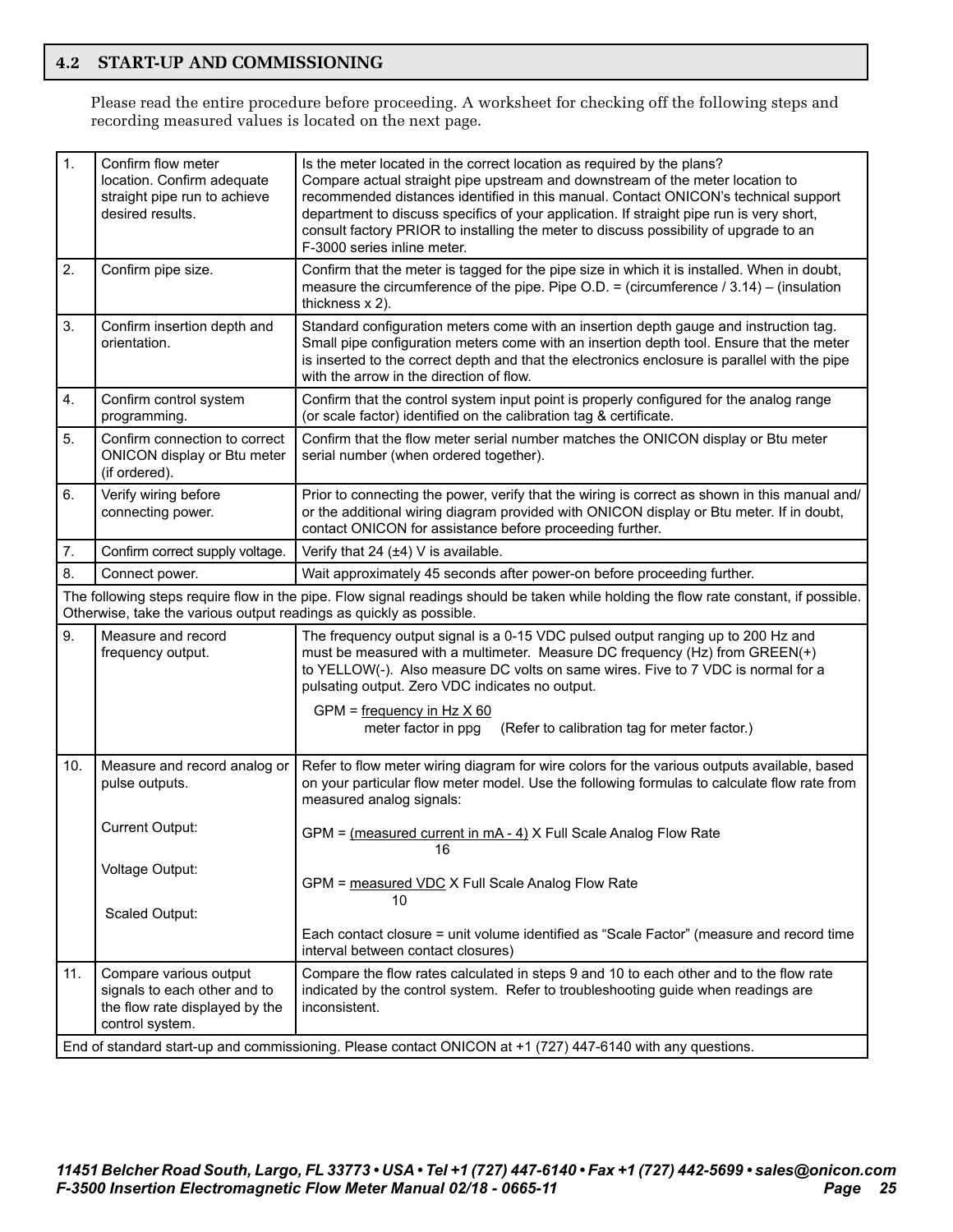#### **4.3 START-UP AND COMMISSIONING WORKSHEET**

Please read all installation instructions carefully prior to proceeding with these steps. Use the following worksheet for checking off the commissioning steps and recording measured values. The following steps require flow in the pipe. Flow signal readings should be taken while holding the flow rate constant, if possible. Otherwise, take the various output readings as quickly as possible.

| <b>STEP</b>      | <b>TEST/MEASUREMENT</b>                                                                                                                                                                                     | $S/N$ :    | $S/N$ :    | $S/N$ :    | $S/N$ :    |
|------------------|-------------------------------------------------------------------------------------------------------------------------------------------------------------------------------------------------------------|------------|------------|------------|------------|
| 1.               | Meter location:                                                                                                                                                                                             |            |            |            |            |
| 2.               | Confirm pipe size:                                                                                                                                                                                          |            |            |            |            |
| 3.               | Insertion depth and<br>orientation:                                                                                                                                                                         |            |            |            |            |
| $\overline{4}$ . | Control system<br>programming:                                                                                                                                                                              |            |            |            |            |
| 5.               | Match display or Btu<br>meter serial number<br>(S/N) if ordered:                                                                                                                                            |            |            |            |            |
| 6.               | Signal connections<br>verified:                                                                                                                                                                             |            |            |            |            |
| 7.               | Supply voltage verified:                                                                                                                                                                                    |            |            |            |            |
| 8.               | Connect power:                                                                                                                                                                                              |            |            |            |            |
|                  | The following steps require flow in the pipe. Flow signal readings should be taken while holding the flow rate<br>constant if possible, otherwise, take the various output readings as quickly as possible. |            |            |            |            |
| 9.               | Frequency output(s):<br>$Avg = green$                                                                                                                                                                       |            |            |            |            |
|                  | Average frequency (Hz):                                                                                                                                                                                     | Hz         | Hz         | Hz         | Hz         |
|                  | Average frequency<br>(VDC):                                                                                                                                                                                 | <b>VDC</b> | <b>VDC</b> | <b>VDC</b> | <b>VDC</b> |
|                  | Calculated flow rate:                                                                                                                                                                                       | <b>GPM</b> | <b>GPM</b> | <b>GPM</b> | <b>GPM</b> |
| 10.              | Analog or pulse<br>output(s)                                                                                                                                                                                |            |            |            |            |
|                  | 4-20 mA signal:                                                                                                                                                                                             | mA         | mA         | mA         | mA         |
|                  | 0-5 / 0-10 V signal:                                                                                                                                                                                        | <b>VDC</b> | <b>VDC</b> | <b>VDC</b> | <b>VDC</b> |
|                  | Scaled output interval:                                                                                                                                                                                     |            |            |            |            |
|                  | Calculated flow rate:                                                                                                                                                                                       | <b>GPM</b> | <b>GPM</b> | <b>GPM</b> | <b>GPM</b> |
| 11.              | Flow rate displayed<br>by control system:                                                                                                                                                                   | <b>GPM</b> | <b>GPM</b> | <b>GPM</b> | <b>GPM</b> |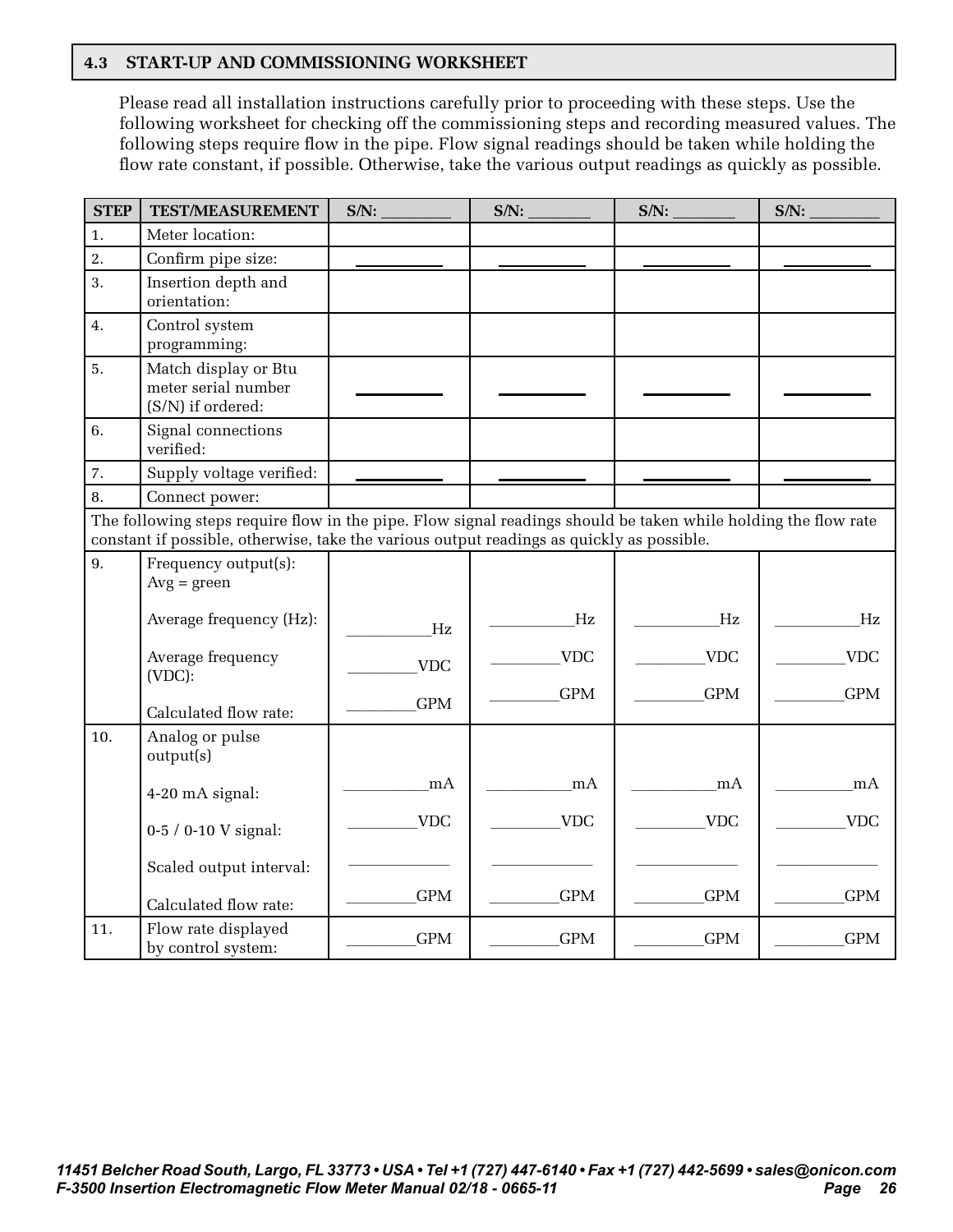#### **4.4 TROUBLESHOOTING GUIDE**

NOTE: Also refer to the START-UP AND COMMISSIONING GUIDE located on page 19.

| <b>REPORTED PROBLEM</b>                                                                                               | <b>POSSIBLE SOLUTIONS</b>                                                                                                                                                                                                                                                                                                                                                                                                                                                                                                                                                                                                                                                                                                                                                                                |
|-----------------------------------------------------------------------------------------------------------------------|----------------------------------------------------------------------------------------------------------------------------------------------------------------------------------------------------------------------------------------------------------------------------------------------------------------------------------------------------------------------------------------------------------------------------------------------------------------------------------------------------------------------------------------------------------------------------------------------------------------------------------------------------------------------------------------------------------------------------------------------------------------------------------------------------------|
| No signal                                                                                                             | Verify that the meter is properly inserted into the pipe.<br>$\bullet$<br>Verify that the electronics enclosure is parallel with the pipe.<br>$\bullet$<br>Verify 24 V supply voltage.<br>$\bullet$<br>Verify correct wiring to control system (see wiring diagram).<br>$\bullet$<br>Verify that there is flow in the pipe.<br>Verify that the meter earth cable is connected to earth.<br>Check to see if the alarm contact closure output is closed (orange &<br>$\bullet$<br>white wires). A closed contact could indicate either an empty pipe or<br>excessive electrical noise, possibly due to a poor earth ground.<br>Low conductivity water $( \leq 20 \text{ \mu} \text{s} i$ may activate the empty pipe<br>$\bullet$<br>detector and/or increase the potential for electrical noise problems. |
| Reading is too high or<br>low                                                                                         | Verify pipe size. Contact ONICON if pipe size is different from<br>$\bullet$<br>calibration tag.<br>Verify that the meter is properly inserted into the pipe.<br>$\bullet$<br>Verify that the electronics enclosure is parallel with the pipe.<br>$\bullet$<br>Verify correct wiring to control system (see wiring diagram).<br>$\bullet$<br>Confirm that the output signals are consistent with each other<br>$\bullet$<br>(frequency vs. analog, etc).<br>Confirm that the control system is programmed for correct flow range or<br>$\bullet$<br>scale factor.<br>Verify that the meter earth cable is connected to earth. A poor earth<br>$\bullet$<br>connection can lead to excessive noise that can affect the flow reading.                                                                      |
| Analog signal seems<br>high or low and does<br>not correspond to<br>frequency output                                  | Check for ground loop or offset voltage:<br>$\bullet$<br>Disconnect analog signal input from control system and measure analog<br>$\bullet$<br>output directly from the flow meter. Reconnect signal input to control<br>system and measure the analog signals again. Any difference between<br>these readings indicates a potential ground loop or offset voltage. Please<br>contact ONICON for further assistance.                                                                                                                                                                                                                                                                                                                                                                                     |
| Control system displays<br>flow rate, but no flow<br>rate is indicated on the<br>local display module or<br>Btu meter | Verify that all wires from the flow meter are connected to the display<br>$\bullet$<br>module or Btu meter.<br>The frequency output wires (green and yellow) must be connected for<br>$\bullet$<br>any ONICON display or Btu meter.                                                                                                                                                                                                                                                                                                                                                                                                                                                                                                                                                                      |

#### **4.4.1 Earth Connections & Electrical Noise Reduction**

#### **Introduction**

F-3500 electromagnetic flow meters are designed to detect microvolt signal levels at the electrodes located on the sensor head. These signals are generated as conductive fluids flow through the magnetic field generated by the meter. If enough random electrical noise is present at the electrodes, it can interfere with the flow signal measurement. Care must be taken during installation to minimize the effects of electrical noise on the flow meter.